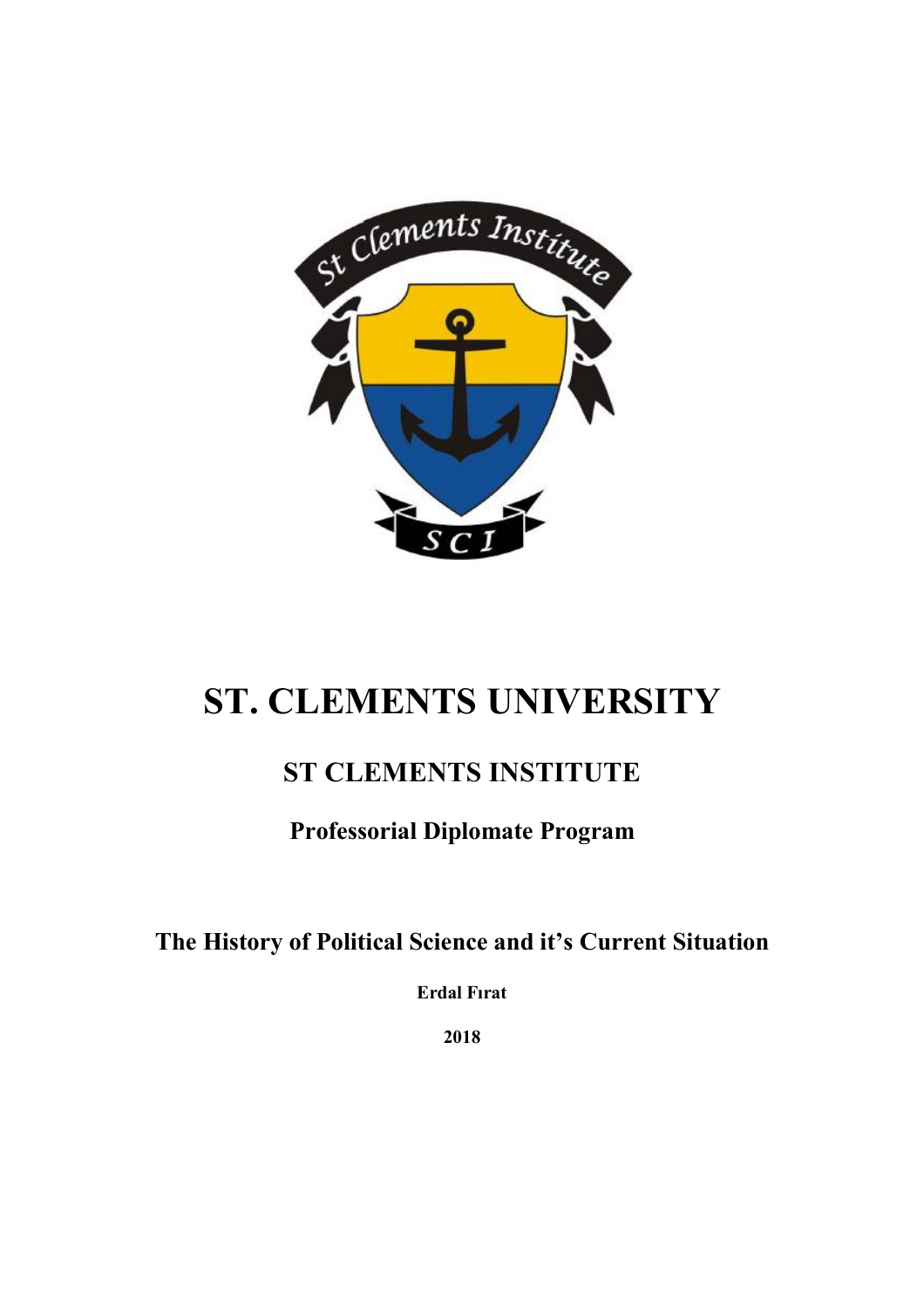#### **A Brief Summary**

Political science is based on very old. Indeed, it can be said that the Ancient Greeks were the creators of political science: the State of Eflatun, the example of Aristotle's Policy. It was later seen that the Romans were interested in political science: Cicero's De República (on State) is proof of this. Throughout much of the Middle Ages, political science left the first order to God. The Florentian Machiavelli revived this science: the ruler (Il pirincipe, 1513).

In France over the centuries, many writers have come up with various ideas and opinions on power and institutions: XVI. Jean Bodin in the 19th century (Les Six Livres de la République [Six Books of the Republic, 1576]); XVIII. Montesquieu (L'Esprit des lois, 1748) and jeanjacques Rousseau (Du Contrat social, 1762); XIX. Tocqueville (L 'Anden Régime et la Révolution [The Old Regime and Revolution, 1856]); etc. These thinkers came out as readings of the works, explanations of the inner mind, fed by personal memories, from the inside. In other words, the literary character of political science dominated. In contrast, In the 19th century, it was seen that economics, social science, public law made a breakthrough on the scientific level. As a result of this competition, a modern political consciousness was born: this modernization of the mainland, undoubtedly, It was at the end of the XIX. century.

In Europe, André Siegfried was seen as the founder of the new politics of the Tableau des forces politiques delà France de l'Ouest (1914), but the science in question was only in Europe, but after the Second World War, I could find the floor. This was evidenced by the establishment of institut d'études politiques de Paris (Paris Institute of Political Studies) in France, in place of the École libre des sciences politieues (Political Science Free School). However, new developments have also led to the emergence of new debates.

## **Subject Of Political Science**

According to American school, political science is the power of government. William Robson of the U.S. claimed that power should recognize the nature, foundations, functioning, goals and influences of society in society.

The existence of totalitarian regimes was one of the major factors that led to the concept of power between the two world wars. Indeed, such regimes were built on unprecedented oppressive means that modern techniques made possible, and there were profound differences in the way the institutions actually functioned in the foreseen form in written texts.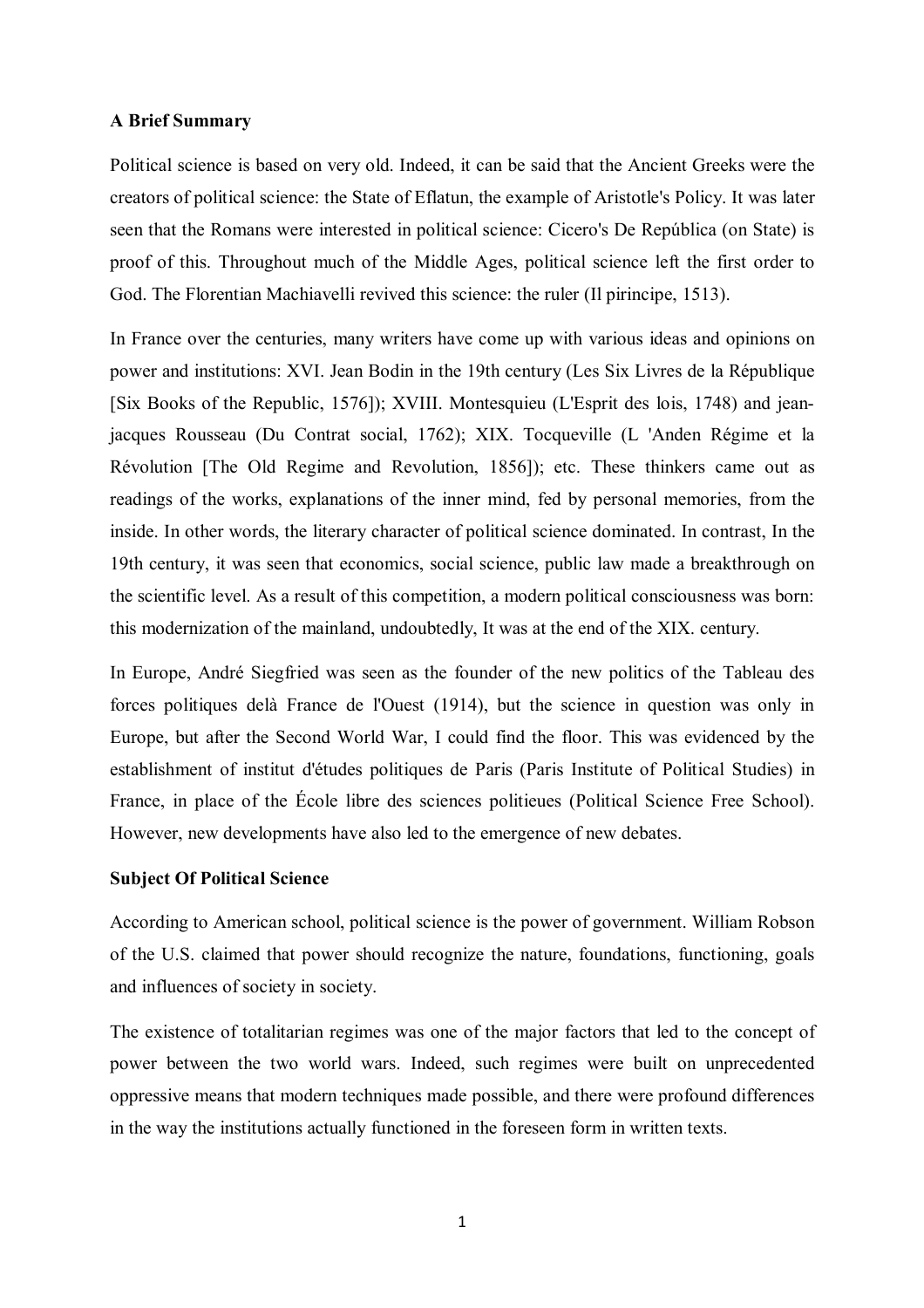The first reaction to the definition we have spoken of came from European jurists, and political science was defined by Soltau as "the examination of the aims of the state, of the state, of the institutions, of the relations of the state with the persons and of the other states, and of what they think about these problems, their writings and what they say at the same time" .

Thus, the understanding of two political science came out. The first understanding is blurred and difficult to limit, and the second is an understanding that is restrictive to some researchers and does not cover all political problems. On top of this, at the initiative of U.N.E.S.C.O, a series of topics covered by political science was organized:

1. Political theory: a) Political theory; b) History of thought.

2. Political institutions: a) Constitution; b) the central government; c) regional and local government; d) public administration; e) the economic and social functions of the government; f) comparative political institutions.

3. Parties, communities, public opinion: a) Political parties, b) communities and associations, c) citizen participation in the administration and administration; d) public opinion.

4. International relations: a) International politics; b) politics and international organization; c) international law.

In another approach, the four headings in the U.N.E.S.C.O's delegation can be grouped into three major themes: political thought; political institutions; political life.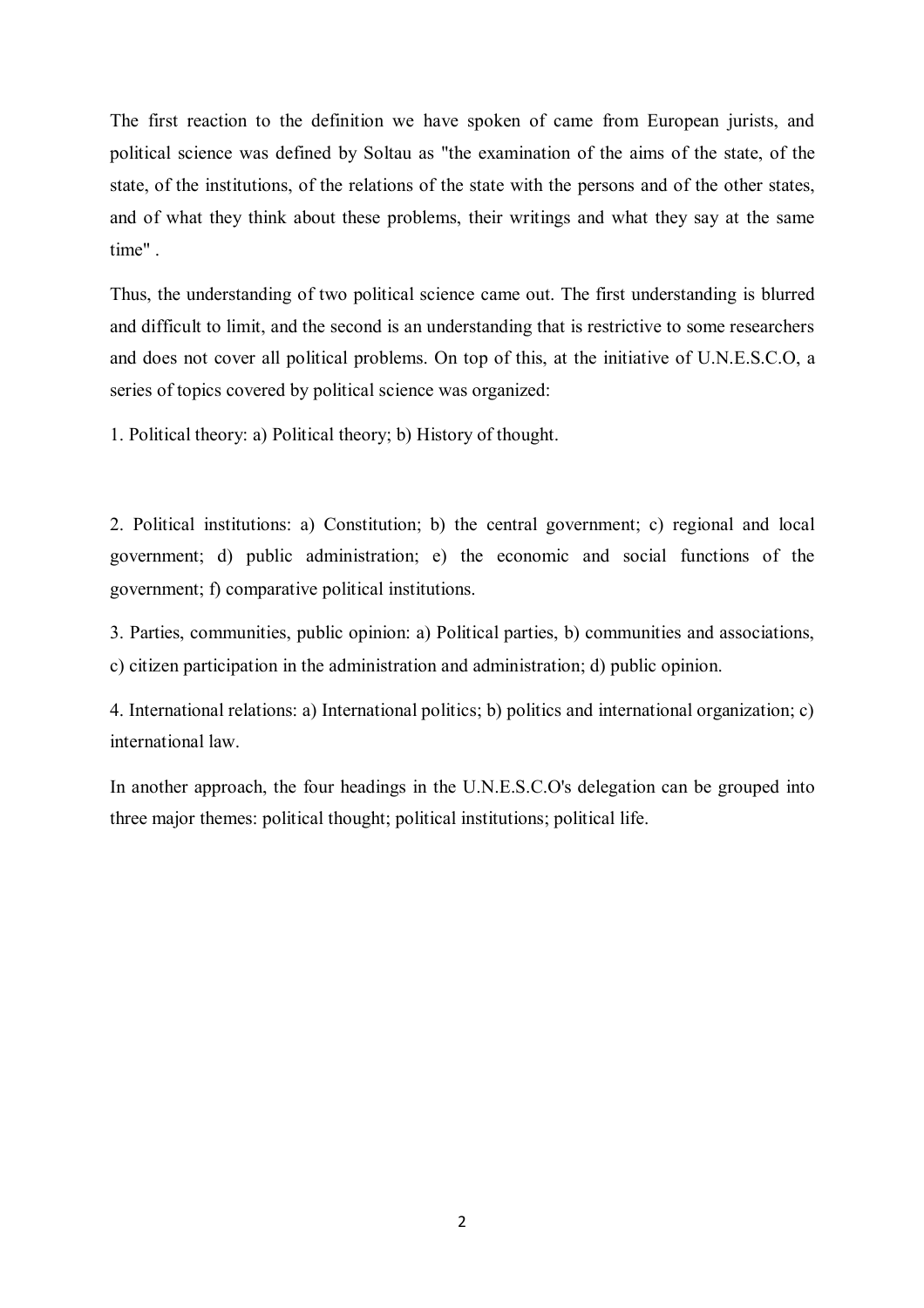# Table2. Classification of Political Systems

| <b>Rule of the One</b> | <b>Rule of the Minority</b> | <b>Rule of the Majority</b> |
|------------------------|-----------------------------|-----------------------------|
| Tyranny                | Oligarchy                   | Democracy                   |
| Despotism              | Aristocracy                 |                             |
| Monarchy               | Tymmarchy                   |                             |
| Dictatorship           |                             |                             |

(Türköne, 2010: 151)

# **Political Science and the Other Social Sciences**

The point of political science is that it requires observing relations with other branches of science.

- 1. POLITICAL SCIENCE AND LAW. Public law and political science are very close to each other. But, while acting from the law and the texts, political science tries to act from the events and to recognize and analyze them. Political science has found a useful effect on the law by developing "legal reality". In addition, political science tries to identify systems and to identify "types" that provide the existence of balanced societies.
- 2. POLITICAL SCIENCE AND HISTORY. Political science, part of history, can be seen as a political study of the contemporary era. History brings political science to the understanding of time, continuity, even change, historical causation. Political science pushes the consciousness of one of the dimensions of history, social reality, the concept of regimes, the concept of evolution, and the fact that the other schemes are connected to "politics".
- 3. POLITICAL SCIENCE AND ECONOMICS. Political science provides information on the functioning of political institutions in economy, the ability of management, the ideologies of social segments and the habits of thought, the possibility of political change and all the data that are effective in economic life. On the other hand, the economist also informs about the level of political science employment and its stability, price and wage movements, price fluctuations and items affecting political life. The close relationship between the two scientists enables us to examine the relationship between economic structures and political regimes.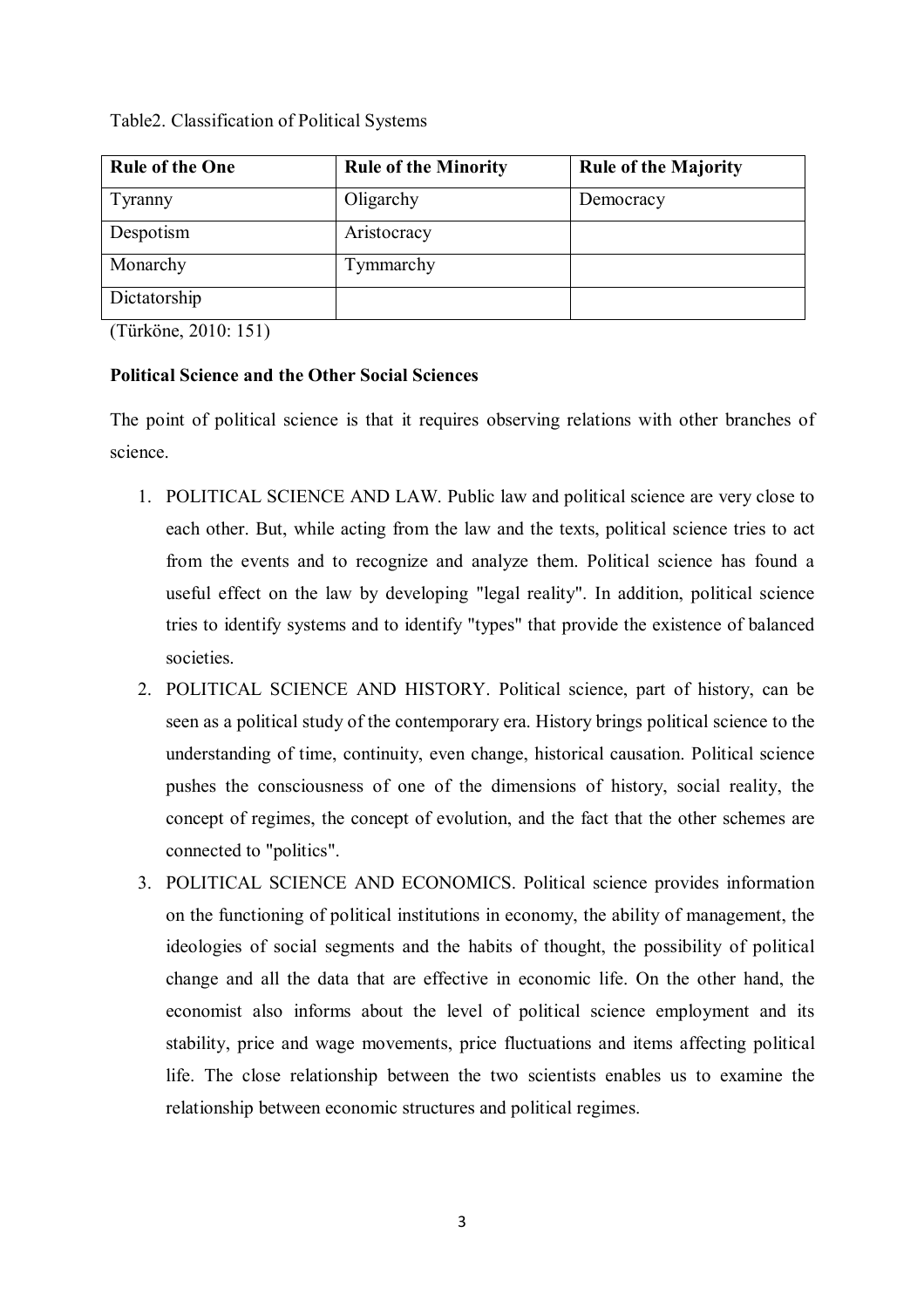4. POLITICAL SCIENCE AND SOCIOLOGY. If industry societies are accepted as public regimes, the contribution of sociologists may be important when examining how public opinion is defined and the general cause on which political action is based. Sociology, therefore, helps political science to place political life in its own environment, that is, in the social environment. In short, the study of the evolution of political consciousness, documents, institutions, and thoughts is history; political sociology in the direction of examination of communities; social psychology when examining limited clusters; it also functions as political psychology when it tilts to people.

## **Antique Greek Era**

The better the history of comparative political science is understood, the more likely it is to contribute to the future of this science. Therefore, it is important to know where comparative political science begins and from which path (Lane, 2011: 14-16). It is not a new process to make a political system classification using comparative method in researches in political science field (Pickel, 2010: 31; Landman, 2005: 5). The comparative approach of politics has a long tradition in political science. The first comparisons of different political systems made in the field of politics in one place are in BC. It was made in Ancient Greece in the year 500 (Brunner, 1979: 22, Violin, 2006: 3; Rose, 1991: 446). In other words, the historical background of comparative political science as a scientific field can be brought back to Ancient Greece (Lane, 2011: 14-16). However, even though the first comparisons in the field of political science have emerged in ancient Greece, non-political issues are being compared in the Bible and the Torah, the holy books of the post-Ancient Greek period (Bare, 1999, James, 2011: 5). As a matter of fact, political comparisons in the Ancient Greek period continued with non-political comparisons in later periods. The first comparators in the Ancient Greek era are political theorists. Important works written in this period are the basis of political science today (Munck, 2007: 33-34). What kind of management is the "best" in terms of the moral outlook that the ancient Greek political theoreticians are exploring? They search by searching for answers. For this reason, the works written in the Ancient Greek period are seen as normative in an intense way (Beyme, 2007: 29-30, Çağla, 2010: 127, Kopstein / Lichbach, 2005: 1). In other words, they must be looking for good governance of ancient Greek thinkers, and they should be referring to features that should be in good governance. According to Cem Eroğul (1981), the earliest work on the comparison of political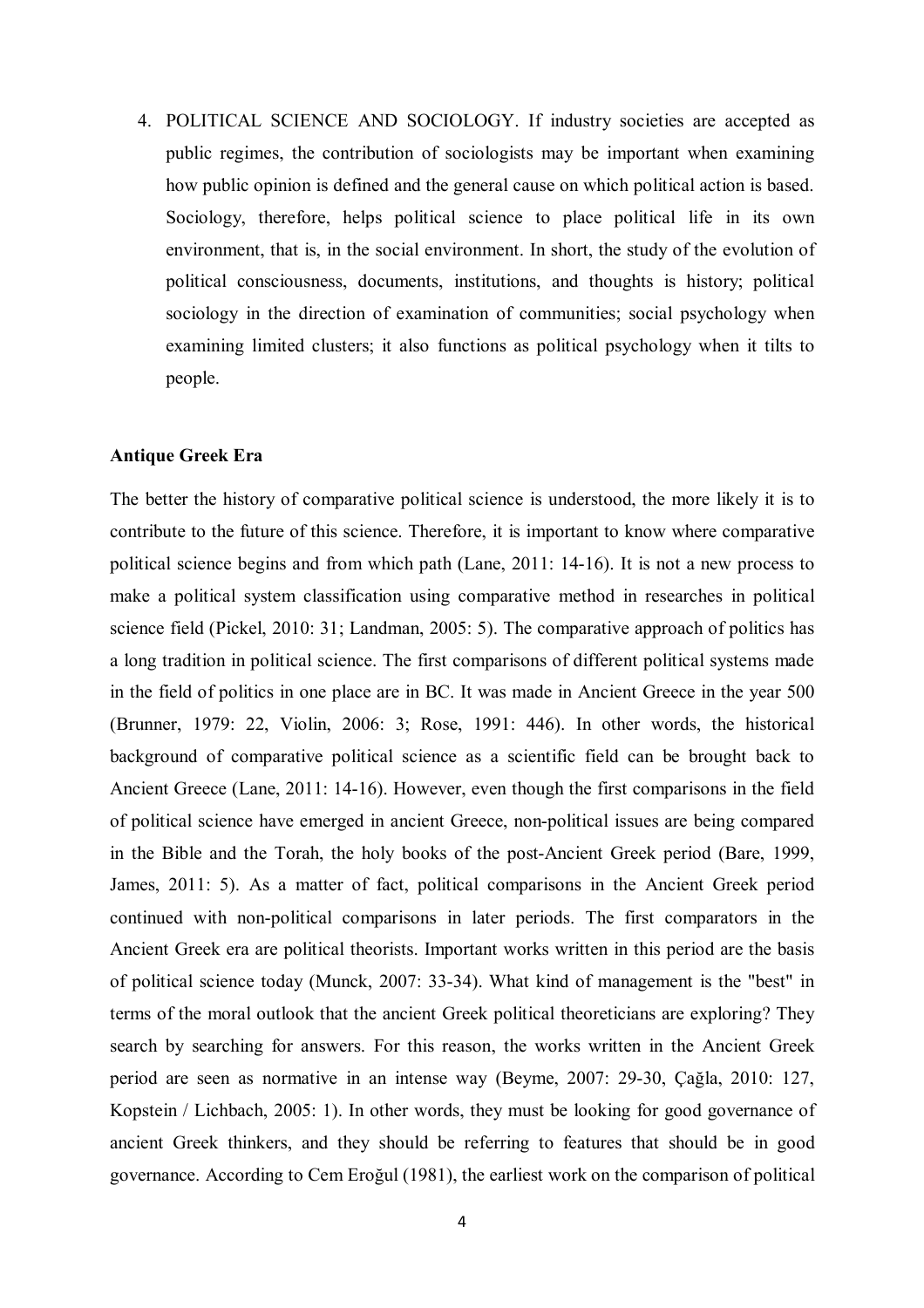systems in the history of political thought is "History" of Heredotos (485-425 BC). Seven Persian nobles make a comparison by killing the illegitimate-Smerdis, who is seated with a trick on the Persian throne, and then discussing them in order to determine the form of government (Tunçay, 1969: 2). Otanes, who is one of the seven nobles, supports Daryus, who proposes democracy, another Megabiz, oligarchy, and monarchy in the rest (Duden, 2011). Heredotos' "History" for the first time his political systems; (Tuncay, 1969: 1), the classical forms of governance are classified according to the sovereignty of a person (monarchy), a minority (oligarchy) or the whole being (democracy). This shows that political system classifications have been made quite long ago in the field of comparative politics. Heredotos preceded comparative political science before the famous ancient Greek philosophers (Plato, Aristotle), which in turn became one of the important thinkers of political science.

| <b>Seven Persian Nobles</b> | <b>Regimes According to the Number in Rule</b> |
|-----------------------------|------------------------------------------------|
| Otanes                      | Democracy                                      |
| Megabiz                     | Oligarchy                                      |
| Darius and others           | Monarchy                                       |

Table3. The classification of Political Systems by Heredotos

(Çıvgın/Yardımcı, 2007: 10 ve Tunçay, 1969: 1-3)

When the ancient Greek sources are examined, a classification based on the number of people ruling the country, as seen in Table 3 of Heredotos' History, is the first classification of the political system ever made. In her book Heredot History, it expresses the thoughts of the Persian nations about the forms of government through an imaginary fiction (Çıgın / Yardımcı, 2007: 10). Otanes, who advocated democracy, became the first talker of the classifications in the work. Otane seemed more appropriate to touch the bad sides of the monarchy before talking about the good aspects of democracy. According to Otanes, the monarchy is not in the form of good governance because it can not be part of a sound moral system without the responsibility and supervision. It argues that even the best people can worsen in such a management approach. Monark's typical evils are envy and kink, which is the main reason for all kinds of evil. Monark speaks to those who do evil, but envies the most worthy of their nation. Violating old traditions, raping women and killing people without trial are other characteristics of monarchs (Herodotos, 2006: 254; Tunçay, 1969: 2-3). After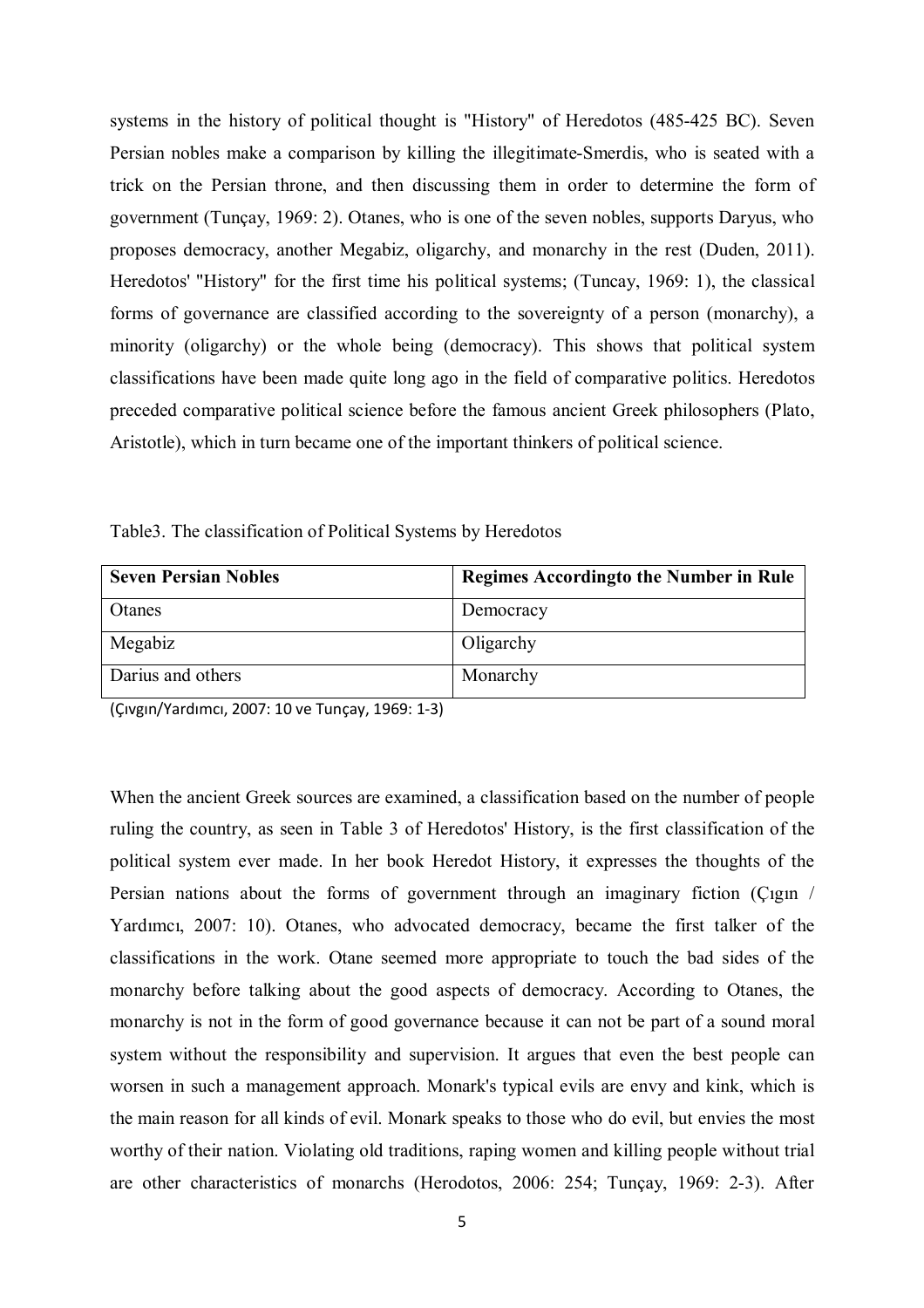describing his negative views on the monarchy, Otanes referred to democracy, the political system he defeated. Otanes is the most beautiful of democratic names in the sense of the people's administration. The people who have the power in the administration avoid the monarch's actions (Herodotos, 2006: 254; Tunçay, 1969: 3). Here Otane is not referring to democracy (democratia) as the counterpart of the people's administration, but to the word of isonomy (Agaogulları, 2009: 109). Herodotos should be appointed by the lot in the people's government. 2) The administration is responsible for its actions against the public meetings. 3) The public meetings have an exclusive legislative power, all questions are open to debate. With these characteristics Herodotus democracy defines the middle and lower classes as a state in which they participate in political decision-making and governance (Duden, 2011). After mentioning the characteristics of monarchy and democracy in Otanes, he argued that the monarch should be left and the people should go to power. According to him, the state is already the people (Herodotos, 2006: 254; Tunçay, 1969: 3). In the History of Herodotos, following the removal of the other Persian noble Megabiz monarch, Otánás opposed the emre of the people whom the political power called the legitimate, with the positive view. According to him, masses of people are clumsy clumsy, and in such a structure, irresponsibility and violence are very common. It therefore supports oligarchic tendencies by describing the disregard for the enjoyment of a king and its equality with the legs as unbearable. Political power should be given to them by choosing the best of a certain number of countries, thus advocating the best governance of the best people (Herodotos, 2006: 254- 255; Tunçay, 1969: 3). The third speaker, Daryus, agrees with what Megabiz has to say about the people and does not accept oligarchic views. According to Daryus, the monarchy is better than the other two forms of government as long as monarch is the best man for administration. 1) Monarch's supremacy over the public is over all sorts of complaints. 2) The monarchy has more to do with the measures taken against the enemies and the treacherous than the other forms of government. good secrets. 3) Because Monarch is the sole power, it can not be replaced by conflict and confusion as in other governments. 4) Democracy turns into monarchy after a certain period of time when people start to choose whom they admire. In this case, it shows that the monarch is the best management style. After these conversations, the other four who did not take the word were decided in the monarchy, supporting Daryus (Duden, 2011). But at the end of the discussion Heredot prefers monarchy to Persians in accordance with historical truth. Herodot 's discourse in history finds a pro - democratic political system closer to himself (Yalçınkaya, 2011: 50, Çıgın / Yardımcı, 2007: 10). In the field of comparative politics, another important name in ancient Greece is Plato (427-347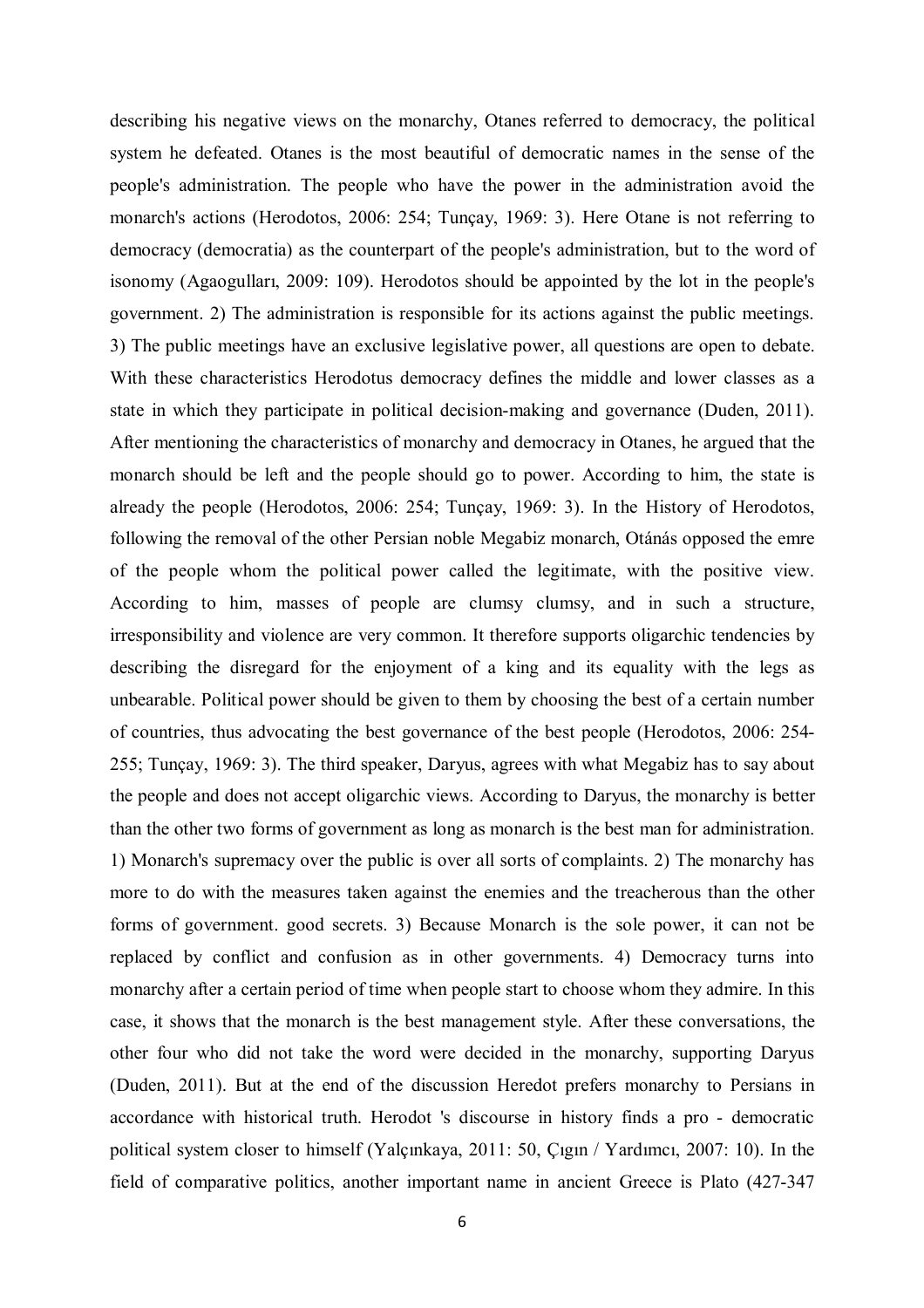BC). Plato thinks that none of the existing political systems exist on earth. He argues that the first political system of human history is "patriarchy", a form of social organization in which all man, mind, and spirit are dominant in all social, political, economic and cultural decisions. However, later with socialization, the patriarchate disappears from the stage of history (Türköne, 2010: 152). Plato refers to the classification of the political system outside patriarchy in three different works (State, State Man and Law) as seen in Table 4. Each work has different classifications (Eroğul, 1981: 87-98). In Plato's "State" his political systems in Ancient Greece are summarized in four titles: timocracy, oligarchy, democracy and tyranny. Timocracy is a form of government that is military in its nature. Oligarchy is a government in which the poor do not participate in the power of the wealthy, and democracy is the administration in which the poor are dominant and all the citizens have equal rights and luck in joining the government. The tyrant is defined as the tyrannical rule of a single man (Eroğul, 1981: 87-98).

| <b>Works</b> | <b>Classification of Political Systems by Platon</b> |           |           |         |           |           |
|--------------|------------------------------------------------------|-----------|-----------|---------|-----------|-----------|
| State        | Tymmochracy                                          | Oligarchy | Democracy | Tyranny |           |           |
| of<br>Man    | Aristocracy                                          | Oligarchy | Monarchy  | Tyranny | Rightful  | Arbitrary |
| the State    |                                                      |           |           |         | Democracy | Democracy |
| Law          | Dynasty                                              | Absolute  | Absolute  |         |           |           |
|              |                                                      | Otocracy  | Democracy |         |           |           |

Table.4 Classification of Political Systems by Platon

(Eroğul, 1981: 87-98)

In Plato's "State" he defends the destruction of the ideal state when reason is lost. Military guards are not listening to the word of the current administration, but they are dreaming of a management that will have their say. Thus, the ideal state of the state leaves the Timocracy, the military regime. The virtue which prevails in the military regime is honorable and after a certain time this honor turns into a cyborg. After a certain period of military rule, money and material wealth are beginning to emerge, and thus Timocracy leaves its place, the oligarchy of the rich. Within a period of oligarchic rule, there are two conflicting groups, the richest in number and the poor in number. When the economic gap between the two groups grows over time, the poor want to have the rights they possess by coveting the rich. Democracy, which is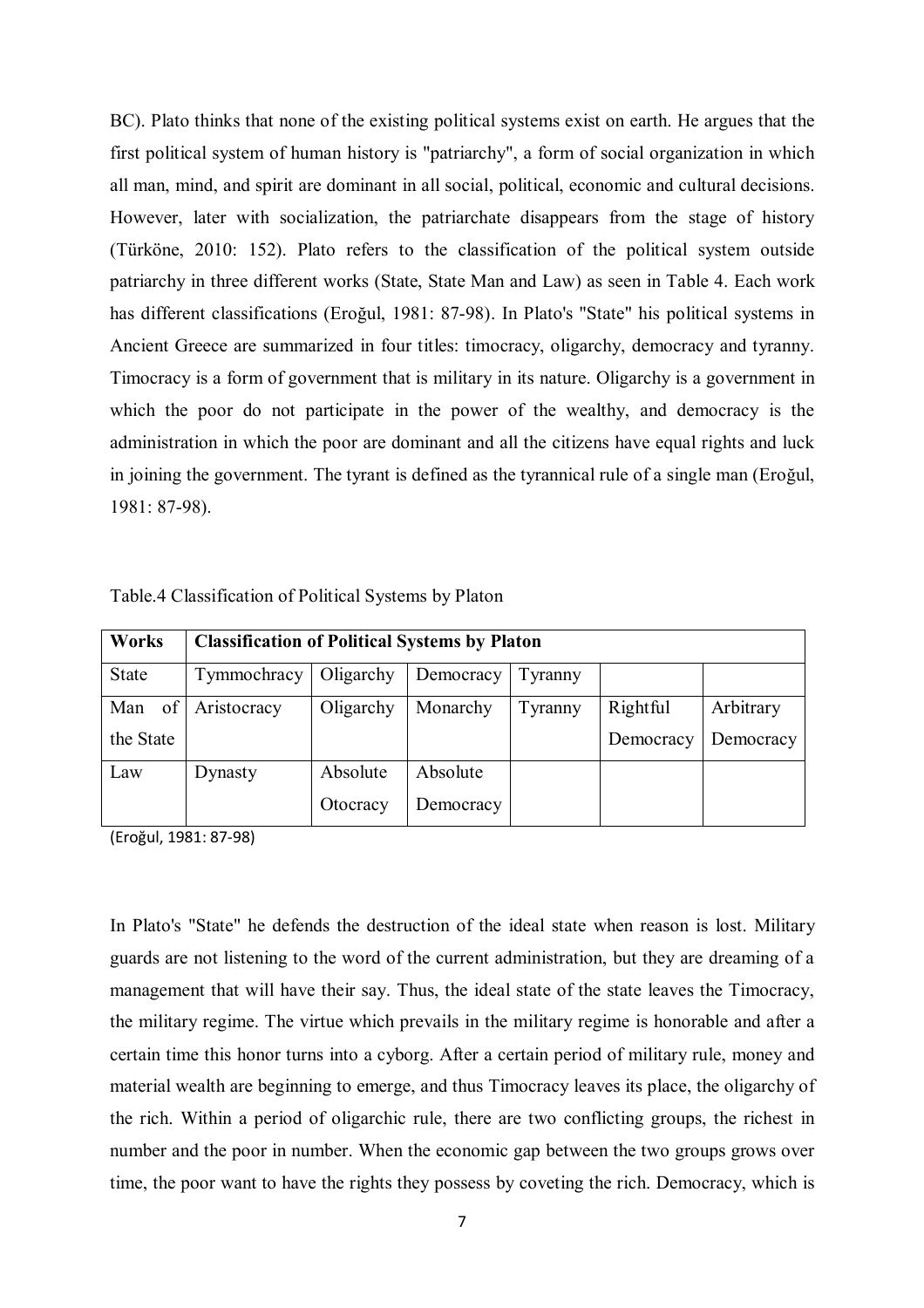a regime of poverty, comes to the fore in the wake of a revolution that will erupt. The individual who lives in a democratic political system advocating an ideal of equality, reaching the extremism, has the greatest degree of extrapolation, thinking that it has the right to everything. The same excess is also the case in the political system, and an impermanence and imbalance situation arises. But despite this extreme, Plato's worst management in the political system classification is still not democracy. It is the tyranny that democracy produces because of the turmoil and irregularities in the way governance is at the pinnacle of political corruption. The tyranny is a form of governance that is the result of one of the demagogues who say that the people will be protected from all evil, with sweet language and conviction of the people. The power seized with sweet language is then tried to be strengthened by applying violence (Çığgın / Yardımcı, 2007: 31-32; Türköne, 2010: 152-153) .The administrators in the country are only trying to satisfy their own personal interests. This kind of management sacrifices the rough desire and virtue to evil. Tyranny is the worst form of government that Plato can imagine (Tannenbaum / Schultz, 2011: 77). Plato does not speak clearly about the existence of another political system after the tyranny. But a competent philosopher argues that by educating the tyranny he can make the political system an ideal state (Çıgın / Yardımcı, 2007: 31-32; Türköne, 2010: 152- 153). Plato makes a second political system classification in his work "The Man of the State" in the sense that the number of people in administration as Herodotus did and that the administration has a good or bad political system. These are the aristocracy, the oligarchy, the constitutional monarchy, the tyranny, the legal democracy, and the arbitrary democracy, most of which are unlawful. lawless management) (Eroğul, 1981: 87-98).

| Number of people<br>charge | in   Political systems ruled by   Political systems ruled by<br>good law | bad law or no law at all   |
|----------------------------|--------------------------------------------------------------------------|----------------------------|
| Only one person            | <b>Institutional Monarchy</b>                                            | Tyranny                    |
| Minority                   | Aristocracy                                                              | Oligarchy                  |
| Majority                   | <b>Rightful Democracy</b>                                                | <b>Arbitrary Democracy</b> |

Table6. Political Systems Classification in the Man of State by Platon

(Çıvgın,Yardımcı, 2007: 34)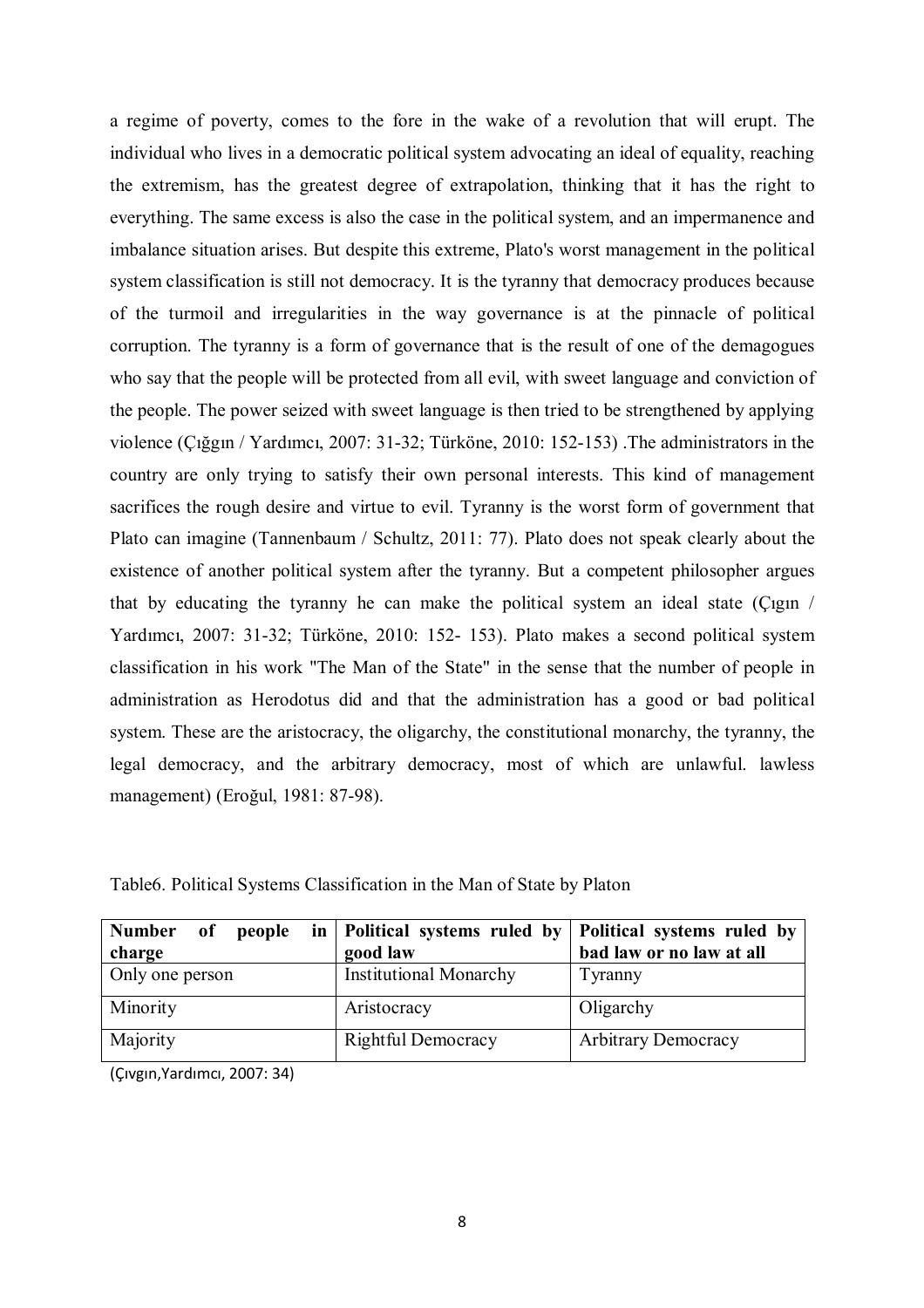According to Plato, the legitimate political system in the hands of the only one in political systems is the best within the existing systems of administration. As Table 6 shows, Plato's political systems are ranked from 1 to 6, from the best to the worst (Çıgın / Yardımcı, 2007: 34). In Plato's "The Laws", he mentions that there are two main sources of management style, and that the other forms of management come from these two sources. One of the two sources of this form of administration is the monarchy, and the other is democracy. Plato argues that the monarchical system was in Persians and the democratic system was in the Athenians. It also mentions that if the monarchy or democracy is overestimated from the way of administration, the measure can not be met (Platon, 2007: 144). Hence, according to him, these forms of government are not considered to be a good political system. In Plato's "Yasalar", his administrative forms generally undergo a dual separation, namely Dinasti (patriarchal tribal organization) and Absolute autocracy (administration where the freedoms are not recognized), and absolute democracy (the administration of which everyone recognizes unlimited freedom) : 87-98). At this distinction he made, although he speaks of absolute democracy, he is a renowned thinker who does not hate democracy. Democracy is, in his view, not a fair form of government in reality, since it is based on "apparently" equality. Because, according to him, democracy is a regime in which everybody can aspire to every job regardless of the people in society. Whether the person knows politics or not, it does not matter whether or not he has the ability. Kura can work in every job that he desires, regardless of his skill. For such reasons, according to Plato there is no good state present in the world. If a good state is sought, it must be sought in the past or in the future. Such a state can only be sought out of history. According to Plato, those who will bring down this good state to the earth will be philosophers (Yalçınkaya, 2011: 112-114). From this point of view, Plato's ideal state is the state of the "best", ie, philosophers. According to him, "Leaders do not pass philosophers, or if they do not do philosophy, the suffering of mankind will not end" (Gökberk, 2008: 67). Aristotle (384-322 BC) is another western political thinker who compares political systems in the Ancient Greek era. He investigated 158 constitutions of his time and formed the empirical foundations of his "Politics" (Lauth und Wagner, 2010: 17). In this work Aristotle tried to reveal the political organizations in ancient Greek sites with observations and classify political regimes. Aristotle can be regarded as the founder of contemporary comparative political science and the founder of contemporary political science because he obtained some conclusions by examining the political systems of the time on a comparative basis (Dursun, 2012: 39). In this context, the first modern comparison can be said to arise from the comparison of Aristotle's state forms (Pickel, 2010: 31). In short, in his book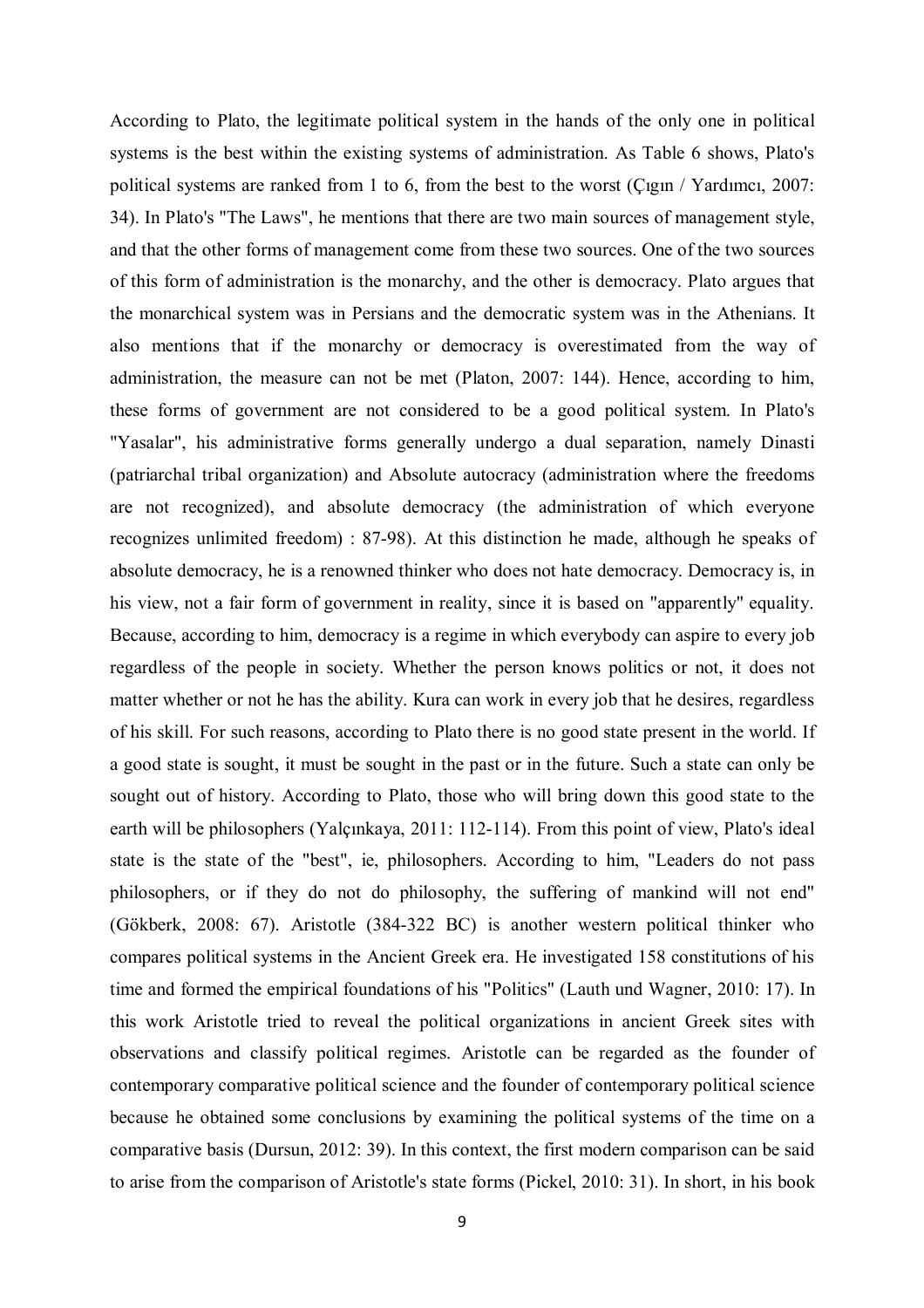"Politics", Aristotle examines Greek governmental states in a comparative way, according to the forms of political administration, by making good governance or normal governance and bad governance classification (Kesselman, Krieger, Joseph: 2010: 10; Sidgwick, 1892: 141). Aristotle's classification in "Politics" is based both on qualitative criteria (how are they governed, more for benefits or common good?), And quantitative, that is, for the number of those who have power (who and how many people govern?) And for whom power is used for the benefit of others. Aristotle makes a six-fold distinction by examining three "good" and three "bad" governments, as shown in Table 7 (Cagla, 2010: 127; Lauth und Wagner, 2010: 17; Landman, 2005)

|                            | The quality of the Rulers |                      |
|----------------------------|---------------------------|----------------------|
| Number of people in charge | Good                      | Bad                  |
| Only one person            | Monarchy                  | Tyranny              |
| Minority                   | Aristocracy               | Oligarchy            |
| Majority                   | Politeia                  | Democracy, Oklokracy |

Table7. Political System Classification by Aristotle

According to Aristotle, these categories are followed by "monarchy" and then "aristocracy" and "politeia", respectively. Among all classifications, the order of abuse is composed of Monarchy, Aristocracy, Politeia, Democracy, Oligarchy and Tyranny (Eroğul, 1981: 101). There are different classifications of Aristotle in Table 7 according to the way in which the sovereignty of the administrative form is found in a person, a few persons or a very person. It is the form of governance that is correct according to Aristotle, which is the form of management that a few, many or many people have created by taking care of the public good. But if only one, a few or many people are interested in the benefit of a certain sector rather than the public interest, then this is a deviation from the right type of government. Aristotle calls the administration of a person who aims the public interest to be the Kingdom, and the deviation from this is the Tyranny. Aristocracy is the rule of a few who aim for public good, and the deviation is Oligarchy. For the benefit of the whole society, the name of the administration which is carried out in the majority of the citizens is polityia. Aristoteles refers to democracy as a deviation from political administration or the constitutional rule of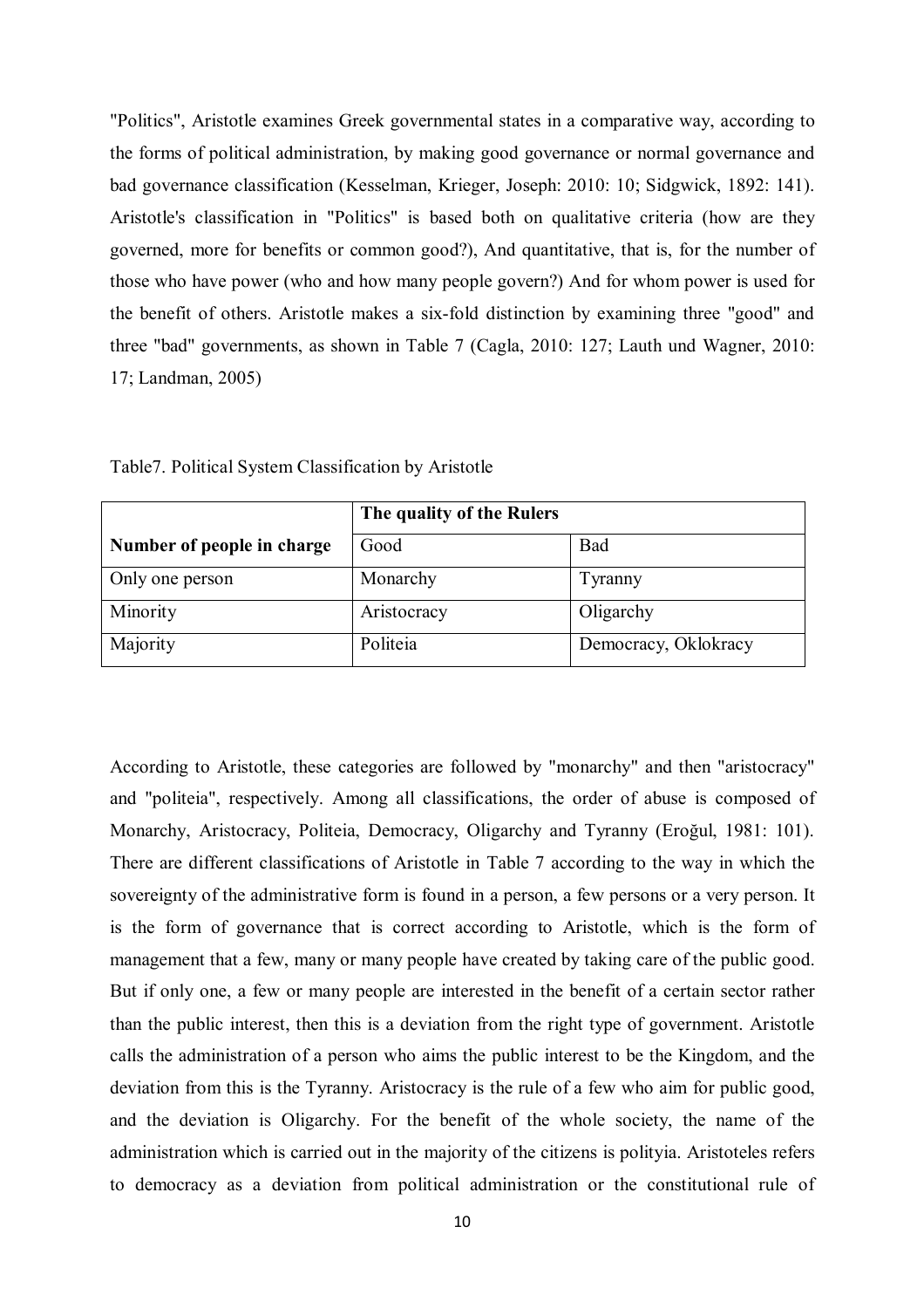majority. There is no public interest in deviations from the correct forms of governance. Tyranny is for the benefit of the sole ruler, oligarchy for the benefit of wealthy people, and democracy for the benefit of the non-wealthy. None of these forms of management can provide any collective benefit (Aristoteles, 2010: 92-93). Aristotle's "Politics" also makes a distinction from the modalities of governance in terms of which is the worst and which is the second worst. Aristotle calls the kingdom of administration the best. The deviations from the first and the flawlessly on the BD are also the worst form of management. Thus, according to Aristotle, tyranny is the worst form of government. Oligarchy is the second worst. Democracy is the least bad form of government as a deviation from the right form of government. Moreover, Aristotle argues that it is not right to say that one of the forms of bad governance is better than the other, but that it can only be said that it is worse. In addition, Aristotle reminds Machiavelli that Aristotle gives advice to the rulers about even how to protect his rulers, and how to slow down the system's collapse (Aristotle, 2010: 124-125; Tannenbaum / Schultz, 2011: 94-96). In short, deviations from the best governance according to Aristotle lead to the worst form of governance, and deviations from less good governance lead to less bad governance. This distinction of Aristotle's different forms of state has long provided a guiding framework (Lauth und Wagner, 2010: 18). Aristotle's classification of the political system is a very broad classification of moral, institutional and economic dimensions. Aristotle is a thinker who deserves the title of being the founder of contemporary political science in many respects (Çağla, 2010: 128). At this point, Aristotle's most important contribution to political science is the ability to use observation and empirical research in political investigations without ignoring the ethical elements (Kalaycıoğlu, 1984: 12). The comparative empirical research of Aristotle based on these observations directly influences the development of comparative political science (Ishiyama, 2012: 8). The most important feature that distinguishes Aristotle from Plato is that Plato's idealism is to enter a scientific path by acquiring a critical, imaginative trait in Aristotle. While Aristotle classifies the political systems, he demonstrates an "objective" approach that is not completely independent of moral judgments. People are not as they should be, but as they are. However, he still prefers the political systems he prefers. It argues that state power must establish a balance between the rich and the poor. Thus, he speaks of a management mentality that is as active as the day-today advocate of the middle class (Bouthoul, 1997: 35). Approaches to the comparative analysis of political events after the Ancient Greek period are also found in Roman historiography (Lauth und Wagner, 2010: 18). However, with the establishment of the Roman Empire, the "police" took its place in cosmopolis (world state). As a result, despite the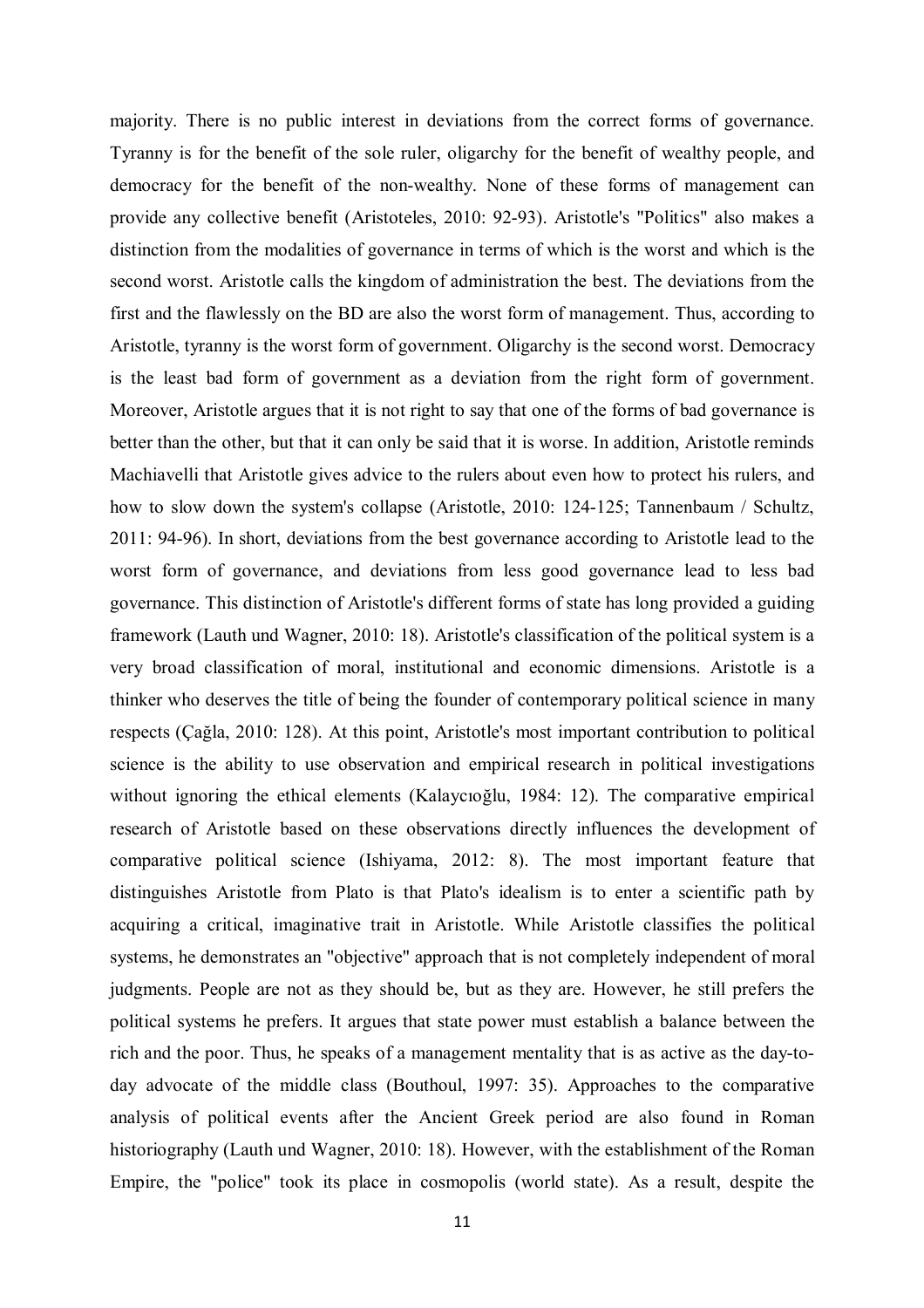decrease in the number of political units, their size grew to that extent. The growth of the dimensions of the political units made it difficult for them to get to know it well and did not allow for a meaningful comparison. Nevertheless, comparative politics continued to exist for a short while in the Roman period (Eroğul, 1981: 82). Because of the western medieval period in later periods, the religious themes were more important, and comparative politics of consciousness disappeared in Europe for about a thousand years (Brunner, 1979: 23-24). The development of comparative political science can only be revived with the New Age. Along with the Renaissance and the Reform, the scientific state of thought has been liberated from the strict limits of Christianity, and a nation state has emerged which is a new unit that will allow comparison with the emergence of a nation state understanding that can challenge the world state understanding (Eroğul, 1981: 82).

#### **Social Structure of Antique Greece**

Unlike today's modern world, the political organizations of the Ancient Greeks were based on the police (city / site-state) order, not the nation-state. Aside from war alliances, they did not have the concept of a state that contained more than one cop. Every policeman was politically independent and self-directed. At the same time, the cops have an autonomous structure. Although the cops had to rely on a certain amount of imports, these imports were too small to compare with those of today's world. Every police had a piece of land to meet their basic needs. These lands consisted of an area comprising the police headquarters and the surrounding villagers. The public worked all day long in these agricultural lands surrounding the police center and returned to the police on security grounds (Sealey, 1976: 19). These lands, which the people have worked on in order to make a living for their people, have been divided among themselves. Real estate was the source of polish citizenship. But the essence of the citizens' lives is not the activities they show on these instruments, but the roles they play in political, judicial, military, and religious areas (Foster, 1971: 28). As Mayo expressed to the Athens police, the main idea is that the best life for a citizen can be experienced by joining the life of the police. Pericles, who led in Athens' most brilliant period, said that "citizens who are not actively engaged in public activities are not only unnecessary but also pose a threat to the police". In this sense, the life of the citizen was valued only by serving the city and participating in its administration (Mayo, 1964: 37). They were slaves, working on the soil of the citizens. In ancient Greece, slavery was regarded as a natural institution because it provided the time and opportunity to participate in political and social activities for the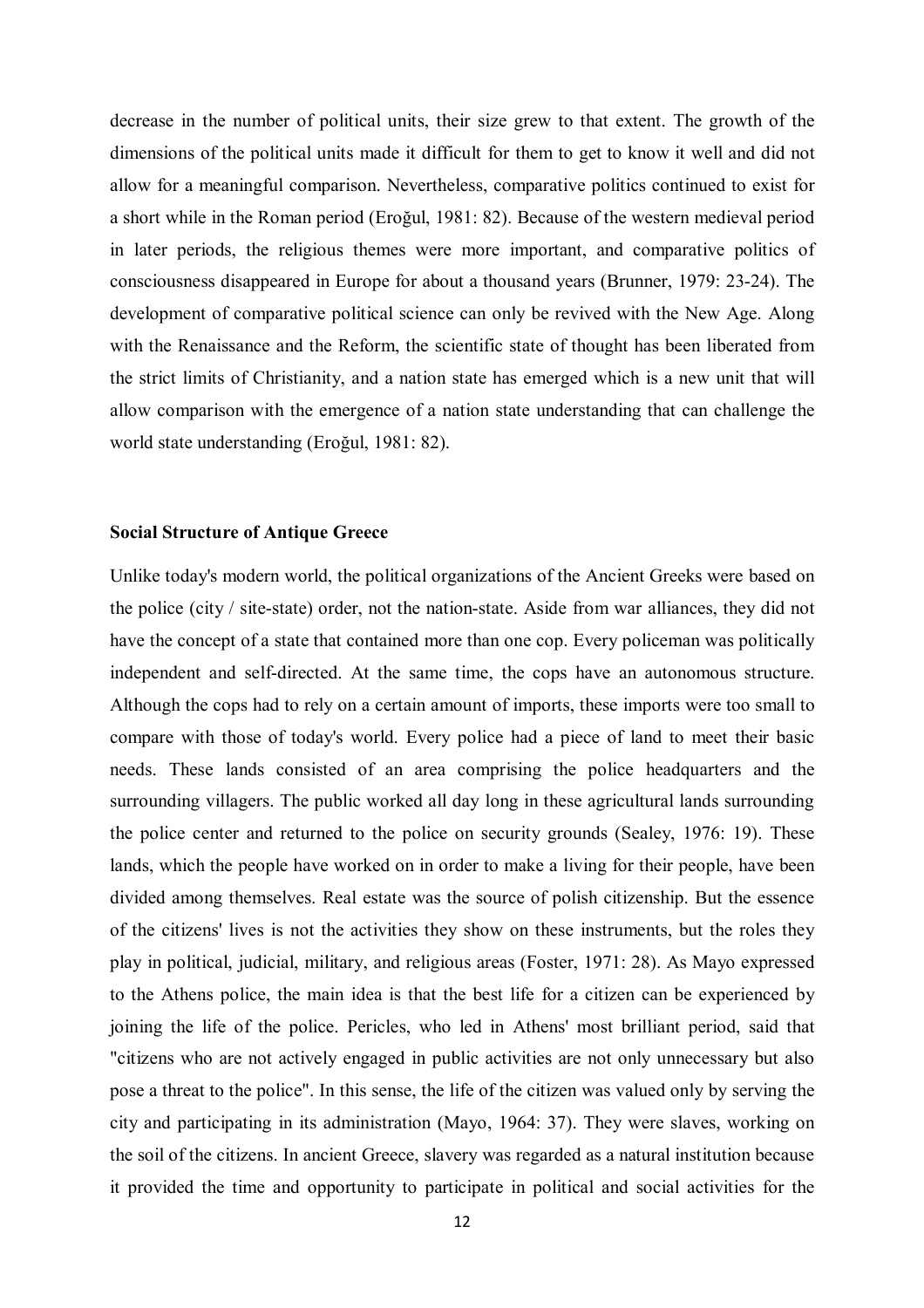citizens. Likewise, if a person had to work enough to win his life and participate in political activities to support his family, he would not have been worthy to pursue a free life (Foster, 1971: 28). On the other hand, there are also suggestions that these ideas of slavery in ancient Greece are exaggerated. According to this, the idea that citizens are a non-working class and democracy can not be without slavery is wrong. It is not the belief that citizens spend all their free time in the Agora (the market place) and discuss public affairs. Most of the citizens had to work to make a living. After this obligation was fulfilled, the rest of the citizens would have given themselves up to police affairs (Mayo, 1964: 35). Citizens who could not make a living without having to work were either farmers or craftsmen. Carpentry, sculpture, construction mastery, pottery were the most important professions. In all these professions, there was a continuity and a tradition based on the transfer from the father to the son. The workshops were not very large, but the work was carried out with an average of five or six people. Women do not take part in these jobs, they just take care of housework. They are free and lack political rights (Millard, 1987: 30). The ancient Greek religion took an important place in social life. Religion's social prosperity stems from the positive role that police citizens with a homogeneous dynasty play in their collective rituals and festivals. In ancient Greece, religion served to consolidate the solidarity of its own citizens, as well as to the development of indirectly interpersonal relations, with different ties from different police forming a religious unity around a certain temple. Indeed, in entering such a tribe, tribal leaders were instructing that other member tribes would not fight the police and would not harm water resources (Sealey, 1974: 34-5). In the words of Störig (1993: 184), the Greeks believed in many gods and hundreds of myths about them, as far as we learned from Homer's blind but heart-open account. The Greeks thought of their gods as being anthropomorphic, distressed, rejoicing, loving, fighting each other, adulterers. Their differences from human beings were immortal. The most important gods of ancient Greece lived in Olympos, Greece's highest mountain. That's why they call them Olimpians. At the head of this family of gods is Zeus, the god of heaven, depicted in epics as "the father of the gods and of men" (Mansel, 1984: 134-36). His wife, Hera, is a moon goddess and does the protection of women; marriage and childbirth. Aphrodite, god of love and beauty; Ares, god of war; Athena, goddess of intelligence and guardian of cities at the same time; Apollo is the sun god. Themis and Dike are goddesses of "justice" (Millard, 1987: 34-34). Themis is the goddess of aristocratic justice. It is regarded as the guardian of established aristocratic values and institutions (nomos). Themis, based on divine authority, represents much "righteousness" from justice. Dike represents more "justice". Equality before the law refers to democratic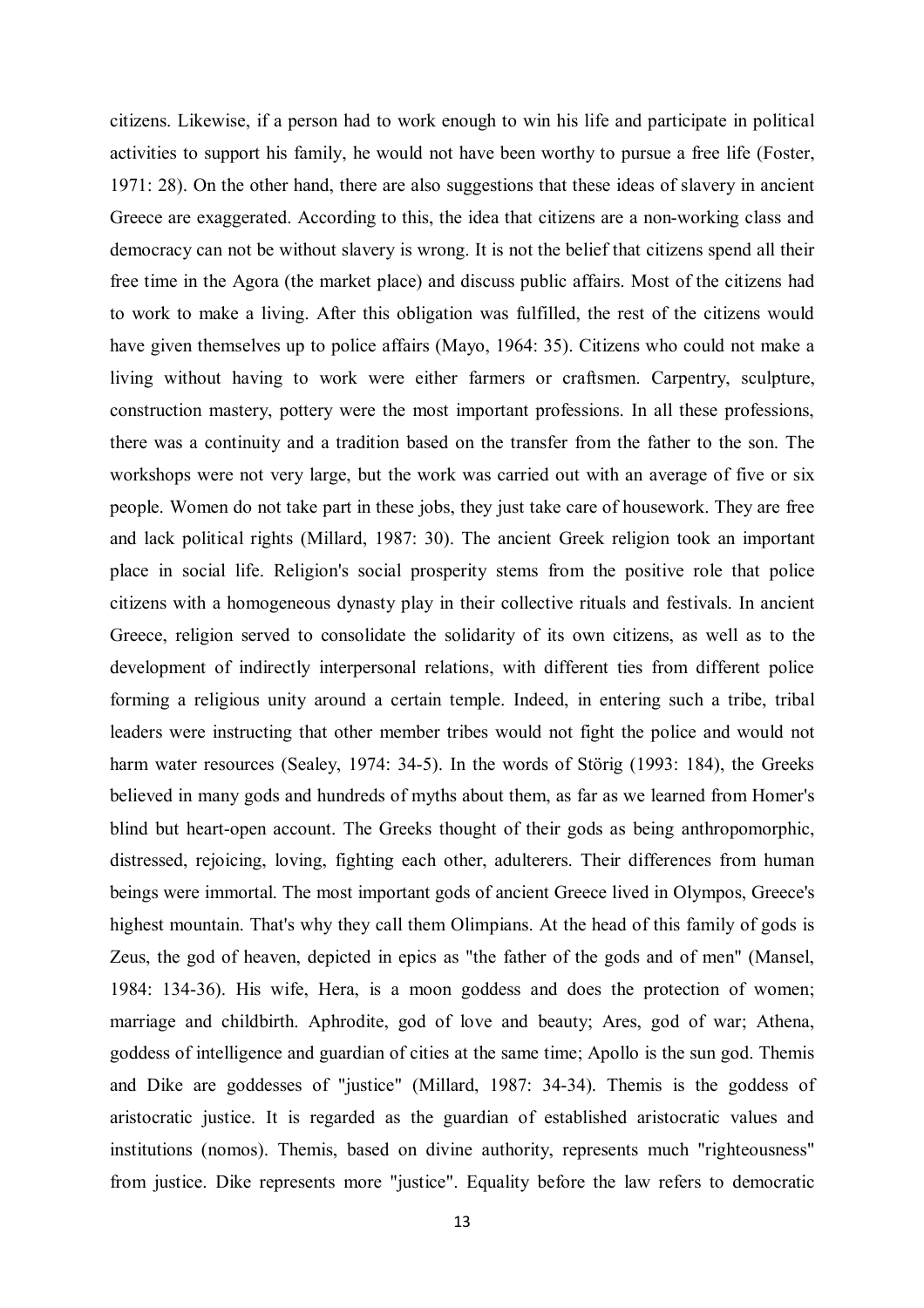values such as being fit for general acceptance of the society. With the development of police life, Themis lost importance and Dike became important (Şenel, 1968: 19-20). After these general explanations of the political-cultural structure of the police order in ancient Greece, we can now reinforce our knowledge of the ancient Greek civilization by specially addressing the two most important police officers, Sparta and Athens.

#### **Examples of Sparta and Athens**

Sparta is a polystyrene (Mansel, 1984: 113), located in the south of Argolis, surrounded by the Taygetos and Parnon mountains, built by the Dors in Lakonia, which is essentially of the Evrotas Valley. BC The Dora, who came from the Thracian direction in about 1200-1000 and destroyed the Mykene civilization of the Akhas, were ironic, tribal, and unequal tribes using iron weapons (Şenel, 1970: 173). After they destroyed the Mycenaean civilization in the Mora region they occupied, the Dorians became socially stratified after passing through the settled life. This new social level is striking three separate classes. These are: a group of approximately 25,000 family members (Spartans), who share the names of the lands they have captured and who live in the city of Sparta because of their "Spartan" status, a group of villages in the mountainous regions of Lakonia and their villages and towns, (Mansel, 1984: 1), which was called "Helot", which was independent of the state, but completely military and political, and which had been subject to the Spartans and had to give them sixty percent of the periokos and spartans'. In this triple layer, Spartans and Periocos were free-cutting, while Helots were semi-serpent attached to the soil. Only within the free sections were the Spartans able to hold in the hands of political power. The involvement of perioces in governance was only a limited participation as a local autonomy. When we look at this triple stratification of Sparta's social structure as well as its political structure, we see a triple structure. These are the two-headed kingdom (diarchy), Gerusia (House of Elders) and Apella (People's Assembly). At the beginning of the Sparta state there was a king from the Agiadlar dynasty. However, a second king from the family of Evripontids later joined the power of the first king, whose historical reasons were not known precisely. The powers of these two kings were the same. In the battle of Sparta's early times, these kings, who were Commander-in-chief, priest and judge in peace, moved up to the position of a simple state officer with the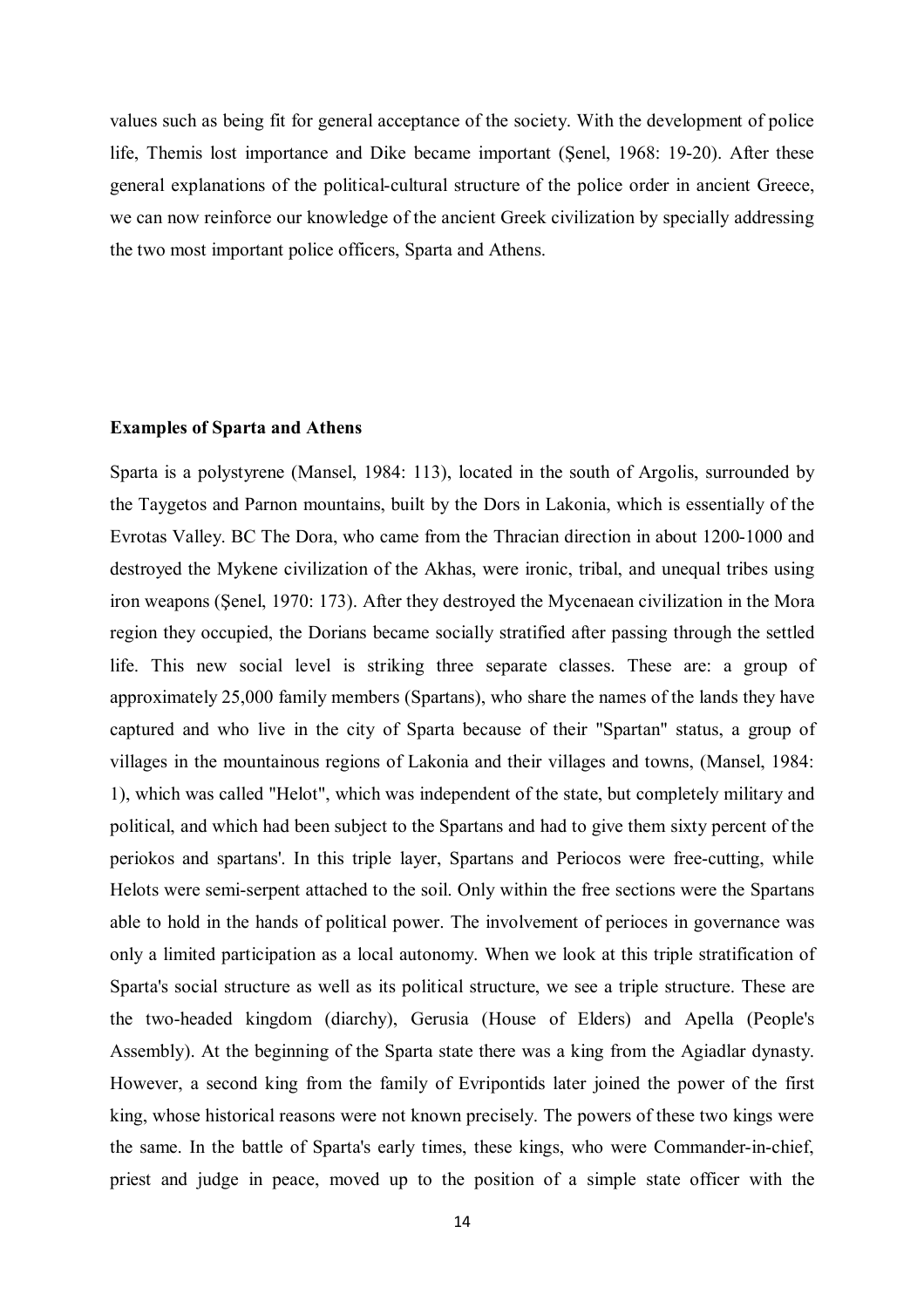protection of their nobility in the coming period (Mansel, 1984: 115). As a result of this development, a class of aristocrats emerged in the Spartan society, which became enriched after the conquests in Peloponnes. In the wake of the struggle for power between this newborn class and the kings, the kings accepted the power of the aristocrats and accepted the foundation of an aristocratic Senate called Gerusia, consisting of 30 members, including themselves (Shenel, 1970: 175-76). Lastly, we see Apella (People's Assembly), which consists of equestrian and pedestrian Sparta men and holds the real sovereignty, which is understood to be the product of the struggle of the people against these two institutions in the historical development process. Apella chose state inspectors with the name of Gerusia and "Eforus", making decisions on important issues such as peace and alliance, and making laws. In the process of issuing these laws, the efor- ence drafts draft laws, these drafts are discussed in Gerusia and finally submitted to Apella's approval (Mansel, 1984: 115-16). Let me briefly mention the social life of Sparta, which summarizes social stratification and political institutionalization in relation to it. In Sparta there was a commitment to an intense police force. The reason for the existence of the people was to ensure the continuity of the police (Rostovtzeff, 1963: 77-81). If a child is born weak or flawed, he was left to die in a remote corner, thinking that the police would not be a useful citizen in the future (Williams, 1993: 66-67). Healthy boys would be given to communities led by young Spartans, who were called "herds" when they were 7 years old. During this time, the children were mountain-topped, exercised, satiated with their simple meals. By this way of life, the Spartans believed that their children grew up as fierce warriors. Every child who passed this brutal education would be entitled to join the army when they reached the age of 20. The soldiers in the army could be home-bark owners, but they seldom went to their homes. Instead, they used to live with their soldiers in the winter and eat simple meals they used to live in a dreary life. In Sparta, the main aim is to survive and ensure the continuity of the police, so any incentives are avoided; art, philosophy and music. Trade and wealth were thought to create separation and laziness within society, and these things were humiliated (Mansel, 1984: 116-17). For this reason, it is suggested that the legendary Spartan legislator Lykurgus, in order to remove trade and its degenerating effects, has replaced the worthless iron bars instead of the valuable gold coins (Şenel, 1968: 178). The basic necessities of the Spartans, who were stumped by the Spartan commerce in this frame, the warrior and the ruler at the same time, were in the nature of an agrarian society where agricultural production was made by the semi-serfs called helot. Sparta BC was victorious in the fifth century, victorious from the Peloponnesian wars against the Attic-Delos naval union, the head of Athens. Sparta has lost a lot of blood during these wars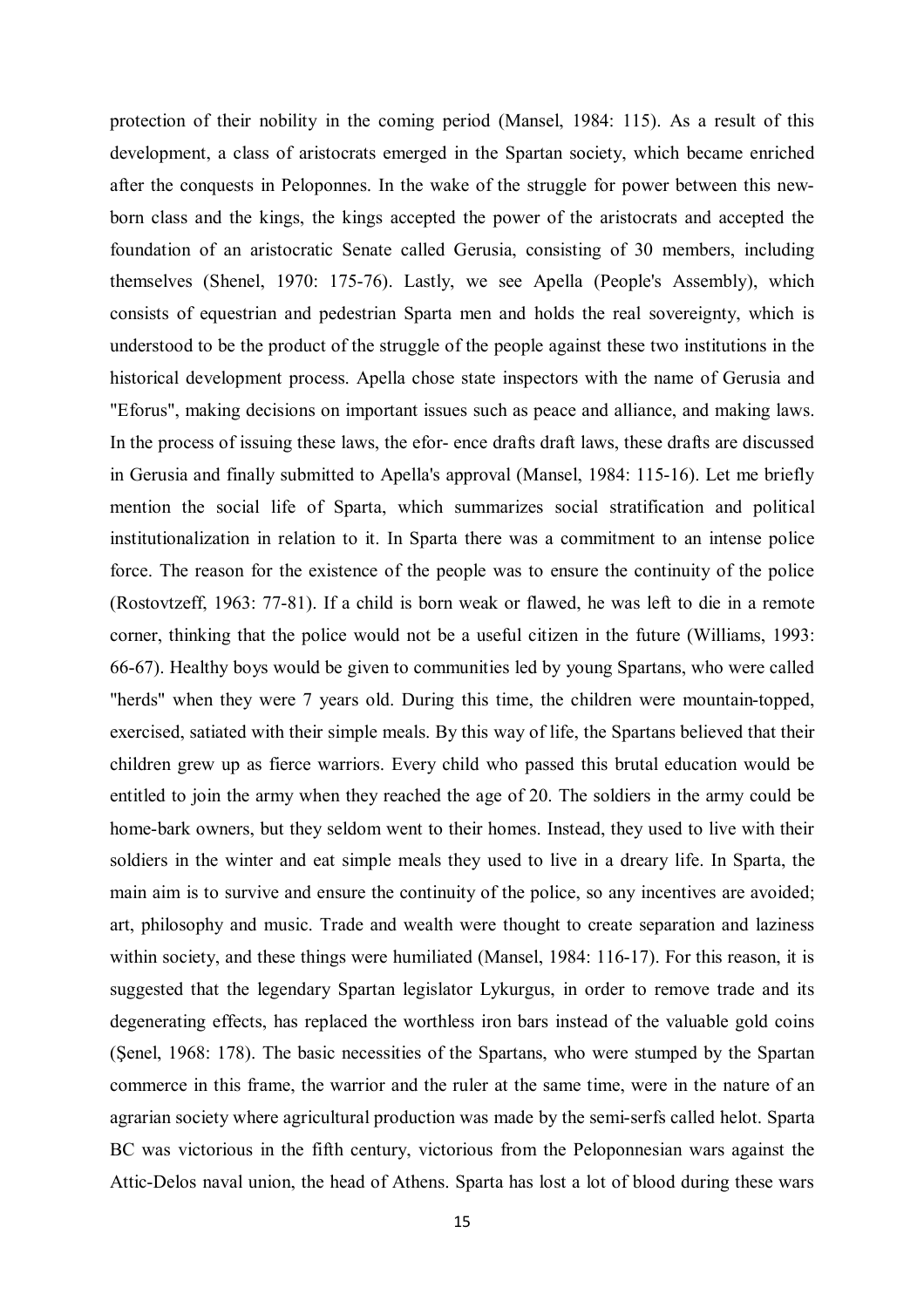that have been ongoing for about 25 years. The Spartans, who were already in limited numbers, were broken in these wars, and the gold and silver obtained from the commanders were collected in the hands of certain people. BC In 371, the battle of Lektra, which he captured with Thebai, was lost and Spartan's collapse process accelerated. BC Spartans, who entered the Macedonian government precisely after 192 BC, In 146, when he entered the Roman domination, political life ended.

Athens, which was dominated by Akha-Ion elements, had a more democratic, egalitarian structure than Sparta. Athens, located on the Aegean Sea coast of the peninsula of Greece, has become quite natural in commercial life thanks to its coasts being a natural harbor and the fertility of its land (Şenel, 1970: 205). Especially the production of wine and olive oil has had an important place in this trade. In addition, the rich silver mines of the Lareum also had a significant share in the richness of Athens (Millard, 1987: 18). In Athens, social stratification was made up of the aristocrats called eupatridea, the people class called thet, strangers called metoikos, and the "slave" class. In these classes, eupatridea, thet and metocyclos were composed of free humans. However, only those belonging to the eupatridea and thet classes in these classes have citizenship status and have political rights. It was not a legal nationality for the Metoikos. Metocycles like slaves have no place in the political life of the city; but the lack of liberty and political rights did not mean that there were other social distinctions that worked against it (Sabine, 1969: 3). We have already mentioned that in ancient Greece, slavery was regarded as a natural institution. There were two main types of this institution: the slavery of agricultural services and the slavery of household services. Industrial slavery had also joined them in the following period. The slaves whom the master allowed to work in other affairs could have accumulated wealth, married, and even bought their freedoms, even with the money they had accumulated, after giving a portion of his money to his master (Shenel, 1970: 269). One issue that needs to be addressed in relation to social stratification is the place of women in Ancient Greece. Both in the Spartan society and in the Athenian society described earlier, women did not have the right to participate in the political decisionmaking process together with being free. The woman was stuck between the walls of the house from her childhood. Unlike Athens, unlike Athens, in Sparta society, despite the fact that the girls were educated with the boys in the same way, with the marriage, they were closed to the home as the Athenian homosexuals (Russell, 1984: 206-07; Williams, 1993: 67) . When we look at the political-institutional structure of Athens, where we can summarize the social structure in this way, we see that there are three separate administrative areas selected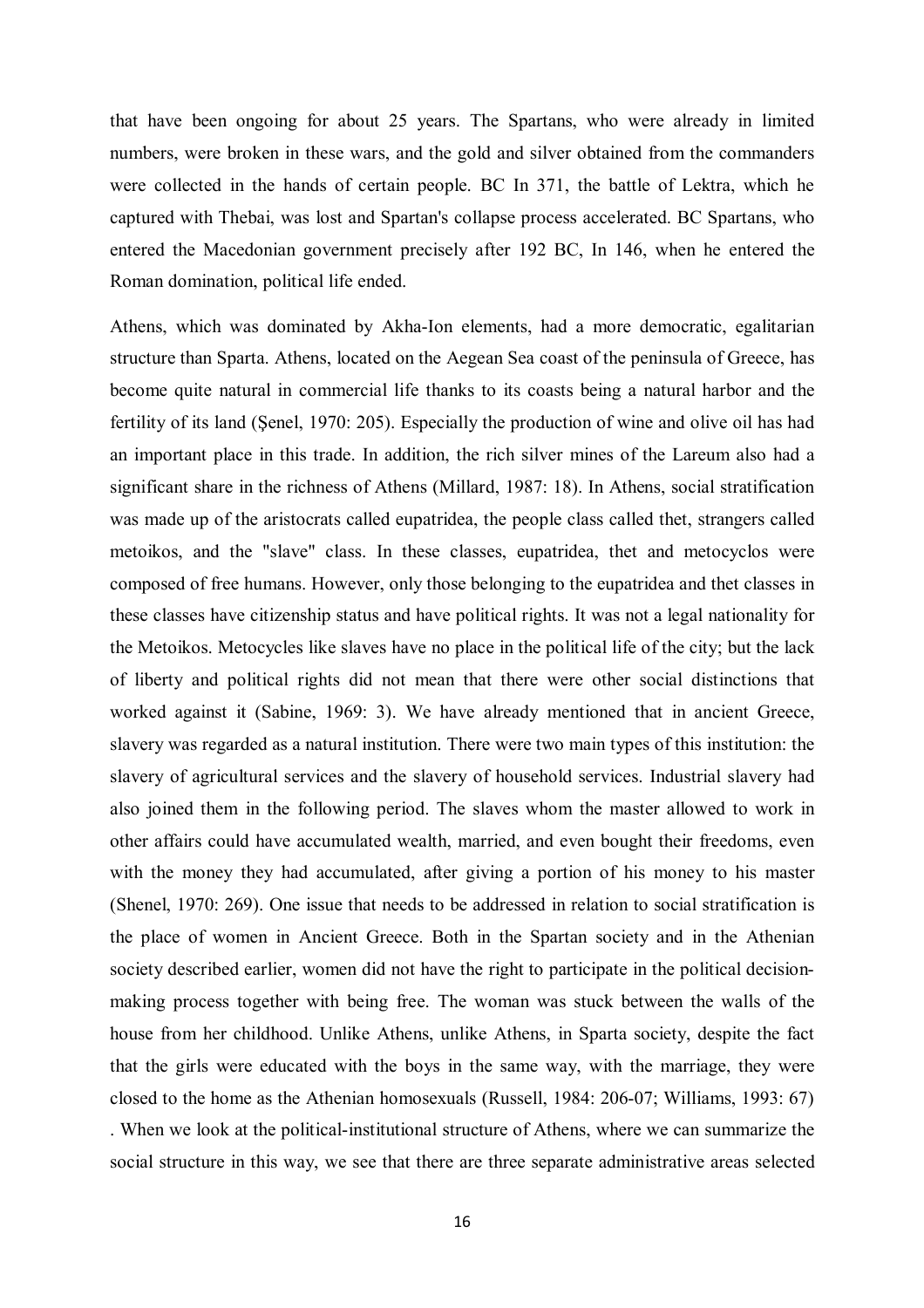from among the first aristocratic class. These are also the King-Chaplain, the Polemarkhos (the Chief Commander) who governs the military forces of the police, and the Arkons (Rostovtzeff, 1963: 83), the representative of the civilian authority. There were also aristocratic assemblies named "Areopag" because of the gathering at the top of Ares in Athens alongside these three administrative sites. According to Mansel, this parliament is a form of advisory board for experienced and noble people, and perhaps government officials, political, religious and legal issues (Mansel, 1984: 183). However, the right of sovereignty belongs to Eklesia (the People's Assembly), which is a member of all Athenian male citizens who have reached the age of 20 (Sabine, 1969: 4). This parliament elected civil servants, enacted laws, and made decisions on important issues such as war, peace and alliance (Mansel, 1984: 183). Our trial of a Athenian citizen's point of view is not as precise as our trial of a Spartan citizen's point of view against the police. As a matter of fact, the idea that Williams (1993: 67), Spartans lived for their police officers literally in the name of the police, and first of all the interests of the police, is generally accepted among writers who have contributed works on Ancient Greece. On the other hand, there is not a consensus among writers about the citizenpolice relationship in Athens, but there are basically two different views. According to the first of these opinions, in Athens there is also a citizen-police relationship with the police. Citizens gain meaning in life when they have committed themselves to public affairs. In this context, there is a general belief in Athens that in the same way as Sparta, the interests of the police among citizens are in front of their individual interests (Mayo, 1964: 37). On the other hand, according to the second opinion on this issue, an Athenian citizen, unlike a Spartan citizen, would not have uploaded a number of transcendental values that would require him to give himself up. Instead, the idea that the Athenian citizens existed for the happiness and prosperity of the police person. In this framework, in the eyes of an Athenian citizen, the police are a society in which the natural ability of the individual can be developed in the best possible way, in which a regular life can be sustained, the right to participate equally in public affairs without discrimination on the basis of wealth, , 1969: 12). BC Fifth Century Athens is the century that both peaked and passed on. BC The Peloponnes Wars, which started in 431 between the Attic-Delos Sea Union headed by Athens and the Peleponnes Union led by Sparta, In 404, it ended with the defeat of the Attic-Delos Union. Athens, defeated in this battle to Sparta, had to pay a lump sum war reparations. In Athens, which was demolished from the financial side, there was a great revolution in the administrative direction and democratic regime was demolished and "Thirty Thousands of Tyrants" was established. Despite the fact that this administration was demolished one year later and democracy was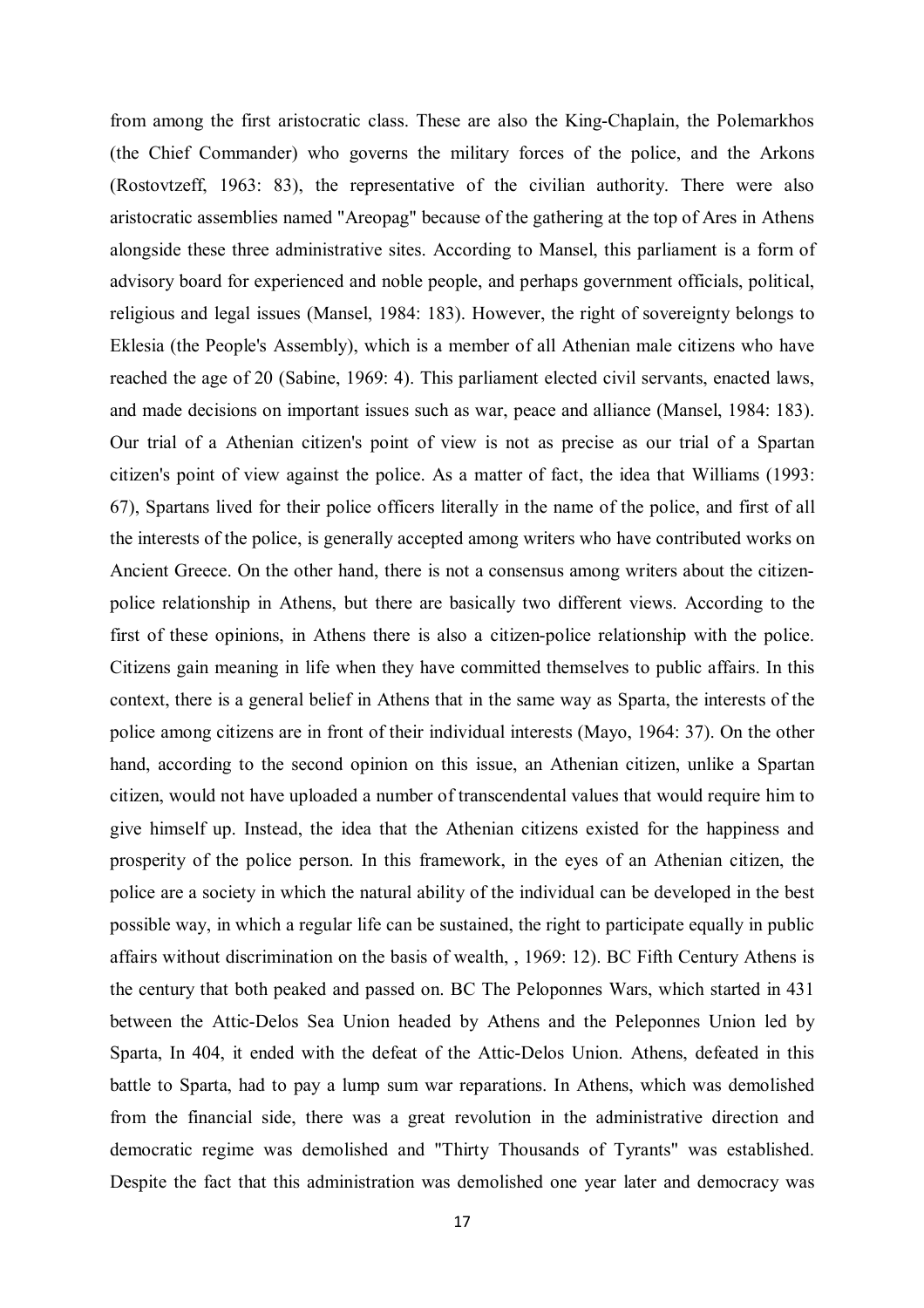reestablished, Athens did not go back to its old days. BC Since the war against Macedonia in 348 has been lost, Athens has entered into Macedonia sovereignty since that date. As Macedonia became a Roman province in 148 BC, the city became relatively independent. In 86 BC he was able to survive until the Roman invasion (Şenel, 1968: 283-84).

## **The Science of Political Science**

The classic question asked in classical political science books is whether politics is science or art (Dillon et al., 1958: 2). This question is a kind of knowledge that politics can learn on the one hand; on the other hand, is a pre-emption that is acquired or inherently acquired skill. Therefore, the question was asked about the political activity of Ancient Greece by taking a basic and even model. In this respect, the "examination" of politics in the capitalist-modern period differs on the concrete plane from its effectiveness. Indeed, the question does not emphasize the nature of politics as a matter of examination, beyond the extent of being learned-taught or acquired-acquired. It does not cover the examination of a fact or object but only reflects the content of the learning-teaching activity. 1 In contrast, in ancient Greece, politics in capitalist-modern societies, in sophisticated form, scientific analysis does not differentiate on the abstract-qualitative level when it is accepted that political science predicts a certain politics or that it is structured on a certain political ground. We will discuss this in the final chapter below. However, it should be noted here that in the provincial literature, even in everyday life, the emergence of political science or the collapse of the society is taken up to Ancient Greece. However, when we base our disaggregation on political science and political theory in Western literature, it is accepted that political science has emerged as an academic discipline in the United States and spread in Europe after the Second World War (Berndtson, 2009: 1). The main element of this acceptance is that politics is beginning to be remembered together with science, and that the association of politics with science has meant that it is positioned as an examined object. In the context of the discussion we are trying to make shortly above, politics is related to the nature of the object being examined rather than science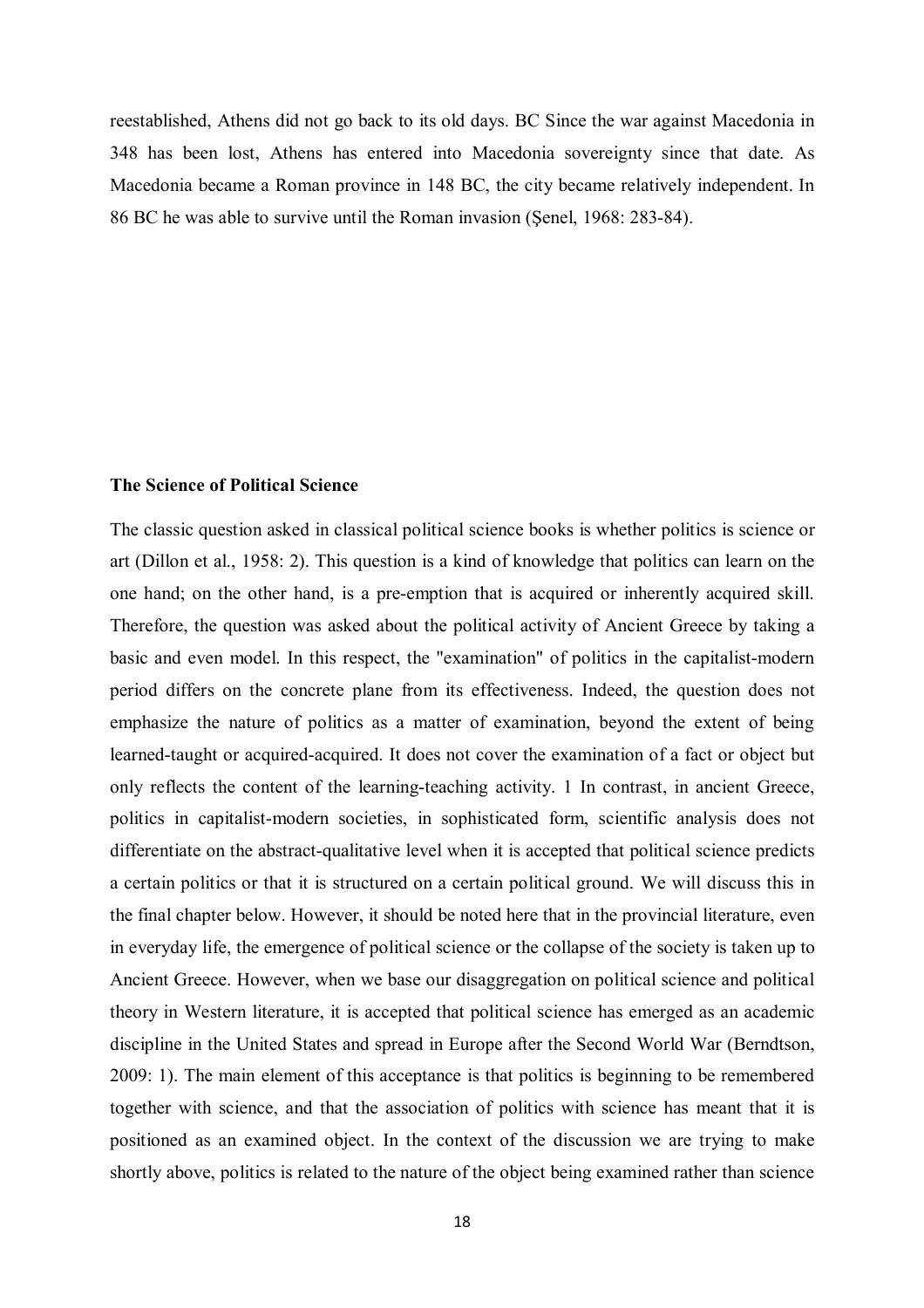(knowledge) as a learning-teaching activity. This dimension also constitutes one of the characteristics of politics, capitalist-modern turnover. As a matter of fact, political science plays an active role in object separation with the subject, which is the core of power (Holloway, 2003: 61). The positioning of politics as the examined object is a consequence of the structuring of science politics in the social reality in terms of the reproduction of the subject-object divide. In the structure of capitalist-modern society, the formal separation between the economic field and the political sphere is reproduced by the knowledge produced by the social sciences and specifically by the science of politics. In general, the position of science and social sciences in the capitalist-modern society is characterized as producing information within the context of the formal separation mentioned. The subject-object separation is also based on the continuity of this formal character. Politics The process of "science" being "US-centered" is the transformation of politics into a form of object being examined as a form of politics. This is the limitation and structuring of politics as politics within the limits of the political sphere. This configuration is internally related to the positioning of politics as the object being examined. In short, in capitalist-modern society, the structuring of politics in the form of politics and the positioning of the science of politics by science are not totally disjointed processes. In this context, "science" of political science means that it is based on a certain science politics, as a discipline of science which does not study data-politics. The positioning of politics as an object to be studied has been shaped by the historicity of being an independent / academic discipline and obtaining the legitimacy of science. It is also claimed in the literature that political science is US knowledge, as the discipline's independent and scientific qualities are US patented (Berndtson, 2009: 1,2) .2 However, as can be seen in the following lines, the development of discipline in Europe it is not different. In other words, the process of being "independent" and science of discipline is based on similar developmental structures. In fact, it is stated in the literature that the Wissencshaft tradition in German universities in the 19th century was imported into the US as political science (Goodin and Klingemann, 1996: 9). Moreover, German-Jewish immigrants have contributed to the development of political science (Ball, 2007: 16); Scientists who emigrate from Europe are also acknowledged to be influential in the process of being a science of political science, using new scientific methods (Johnson and Reynolds, 2005: 41). Thus, in the formation of political science, the two traditions of the US and the European counterparts do not form in general, but it is possible to achieve such a result when the departure or opposition of political theory and political science comes about. But all of this is not enough to remove the fact that political science has become widespread with the US-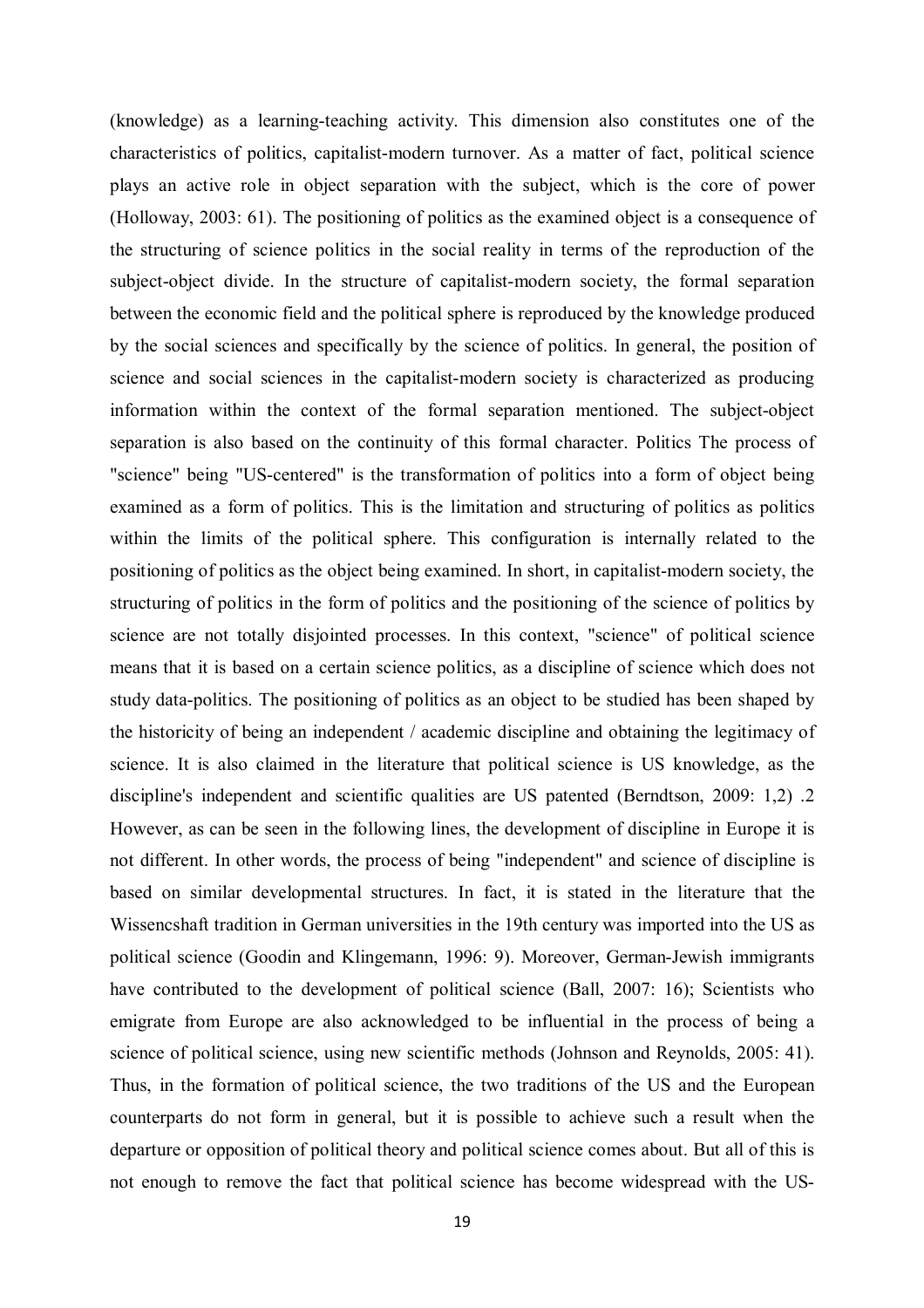centered and developed. In general, the study of political science as the "science" of the development process or its history divided into five stages also reveals historically the characterization of the object as the examined object. According to this, Apriori and the deductive dimension are predominant, with the history, the law and the philosophy, the period after 1850; the second half of the 19th century, where comparative studies dominate; the post-1920 period in which psychology and sociology were established; (Dryzek and Leonard, 1988: 1252, 1253; Almond, 1996: 50), in which the measurement and observation dominated and the use of mathematical methods began in the post-World War II period, also called behavioral "revolution." As a sixth period, it is necessary to add the post-1990 period in which interpretative approaches dominate. Based on the totality of these periods, we will try to discuss politics as the examined object below.

Scientific thinking in the mainstream paradigm is to perceive all social phenomena as totally the forms / forms of social relations. Social relations are solidifying within forms. Since these forms are accepted as verbal, they contribute to the immutability of the capitalist society. Scientific thinking is the concept of their form (Holloway, 2003: 130). The positioning of politics as an object to be examined is also the positioning of the political in the form of politics and within the framework of a certain science politics. Thus, this process has historically evolved and developed in different forms of formalism. In this sense, the science of political science is based on a science politics that is centered on the empiricist-positivist epistemology.5 This science politics is the explication and rationalization of social forms. The process of positioning politics as an examined object has evolved into different forms within the scope of certain historical necessities. In this context, between 1800-1870 and the behavioral period characterized as "revolution" in the literature, the qualitative differentiation is not so great, with significant differences in form. Because, the formal dimension of social institutions and formations as object of examination corresponds to a certain political content, even politics. In the behaviorist approach, the most important reason for the rejection of political philosophy and the bereaved approach is the claim that it has a value-driven nature. Yet, legal and behavioral formalisms differ formally on the basis of value-fact division. It will also be explained that this formal differentiation corresponds to a certain historical necessity. The process has two dimensions. The first is the formal differentiation of politics as an examined object, from legal-formalism to behavioral-formalism; second, pushing political theory out of the "science" label in the sense that this differentiation is reconstructed on the basis of fact-value separation. After the 1800s, the state and its legal and institutional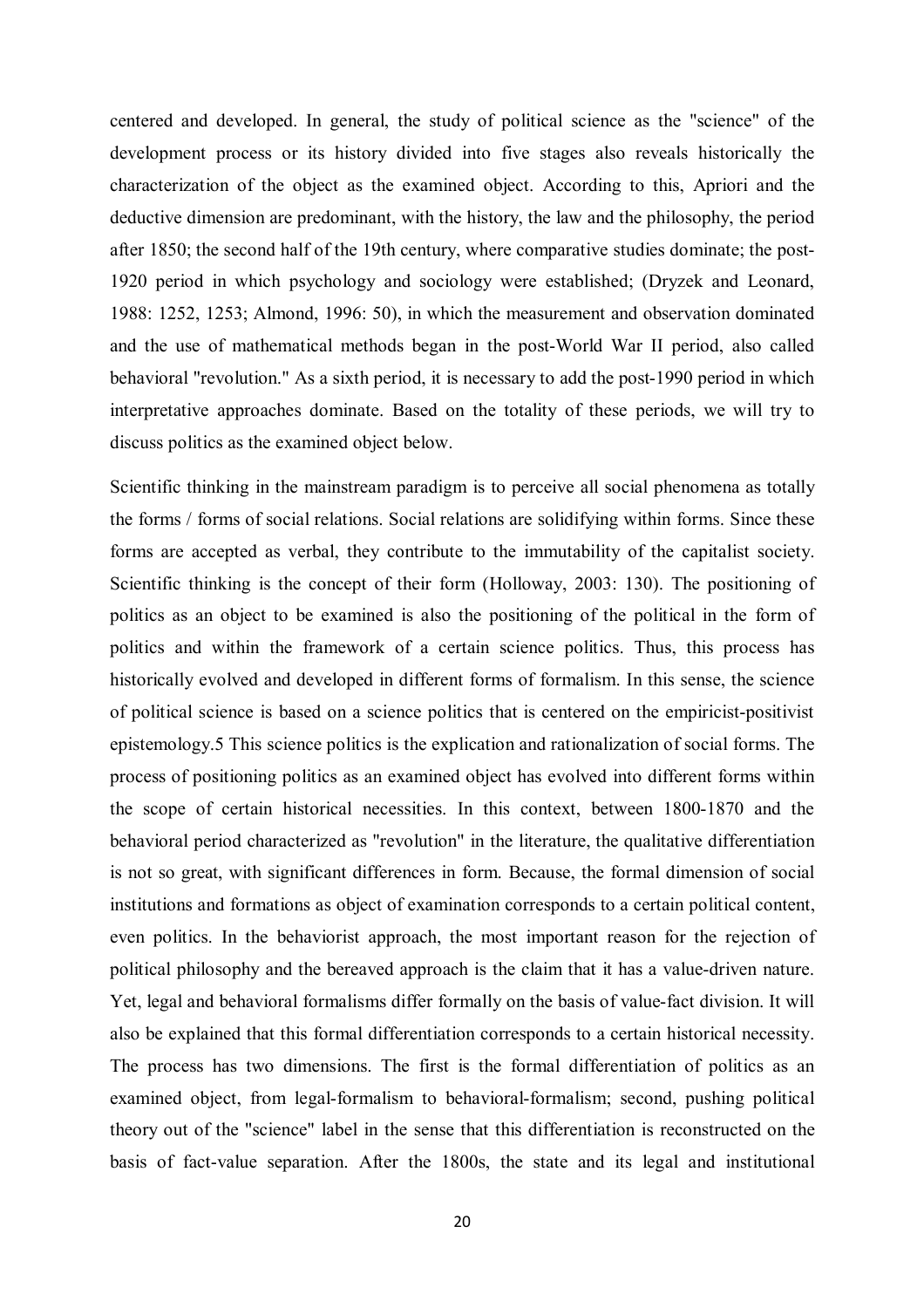dimensions in the USA and Europe seem to be handled in the context of history, law and philosophy. This period is also referred to as the period when some of the authors are dominated by traditional political science, and its main characteristic is defined as concentrating on legal-legalist and institutional formal issues 6 (Johnson and Reynolds, 2005: 40,41). Legislative-formalism is basically the examination of state and state institutions with their legal qualities. Indeed, the state is a solidified or fetishized form of social relations (Holloway, 2003: 130). However, a distinctive feature of this period is that the distinction between political science and political theory has not changed the history and philosophy of politics by philosophy, especially because of the very clear line (e) (Ball, 2007: 2,10) It is also the philosophy that it is nested. The examination of classical political texts has been seen to be related to both philosophy and history. It should also be noted that in the formation of the discipline's work, the literature is shaped in part by a legal framework and in connection with the law, with the emergence of national states, together with the importance of sovereignty, rights and duties, (Haas, 1970: 10). There are three basic dimensions. These are academic training topics, publications and organizing by association. These processes have developed in a similar way in the United States and Europe, although they occur in different histories. As a matter of fact, at the beginning of the 1800s, in the US colleges, politics was taken up in the scope of ethics philosophy; In South Carolina College, in 1825 the Political Economy became an independent educational subject.7 From the beginning of the 1800s onwards it appears that politics is not directly positioned as the object being studied. What is important from the point of view of locating, starting from the 1870s, has been the formation of object identification and object identification methods. This has not only been a peculiar development of politics "science", but after 1870, structural transformation in US universities has also affected political science. With this structural transformation that expresses the emergence of large research universities, discipline has become "independent" (Berndtson, 2009: 7,8). 8 The University of Chicago is important in that it is the starting point of the first empirical studies in political science (Almond, 1996: 66; Parsons, 1968: 13). The other leg of the period in which politics is positioned as an object to be examined in the USA is the magazines. One of the first political science publications in the United States, John Hopkins University Studies in History and Political Science, was published in 1882. Later, in 1906, the American Political Science Review (APSR) began to be published (Berndtson, 2009: 5, 6) .9 The last leg of positioning is association. In this context, the American Political Science Association (APSA) was established in 1903 (Almond, 1996: 72) .10 Politics occupies a different place, especially in its position in Europe as an object of study. In the literature, politics education in Europe is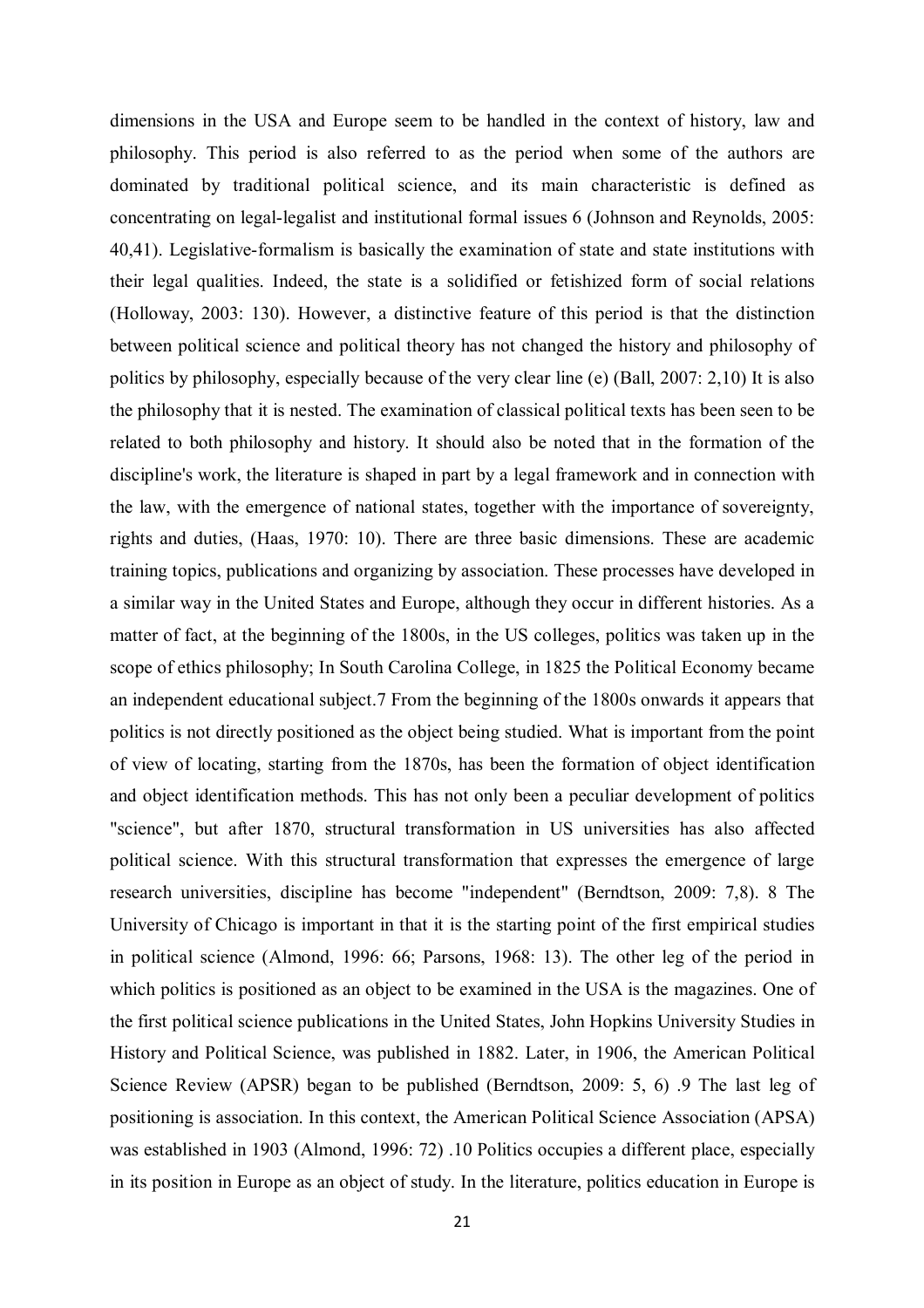taken up to the 14th century, based on Vienna and Prague Universities and 15th century Leipzig and Erfurt Universities. In the 17th and 18th centuries, the Politikwissenschaft chair at the German Universities came forward with a content aimed at increasing the prosperity of the political community, aside from comments on this tradition or root search effort or the evaluation of political and political science together. In this context, Staat Swissenschaftliche Fakultoten was founded in 1814 in Munich, in 1817 in Tubingen and in 1822 in Würzburg Universities. Institutional change began in the 19th century, just as it was in the United States. 11 Humbolditionism, one of the educational ideologies in Europe, has developed in Germany and includes the coexistence of research and teaching. In other words, the research case was included in the process. In the 20th century, political science institutes were established; Especially in Europe, Ecole Libre has been the pioneer of the "independent" examination of politics or as an object to be studied, in 1871. Although politics in the United States is developed in the field of social science and in Europe, it is seen in the field of law that there is no difference between them. It has been studied in Europe with politics, law, history and philosophy as it has been these years in the USA (Berndtson, 2009: 7,13-15). The main element in which politics is positioned as the object under examination is the prominence of research in both the US and Europe. This means that the state and its institutions, which are objects of legal-formalism, are examined empirically, not in terms of legal-institutional viewpoint. Thus, while politics continues to be defined by its institutional / formal content, the object is embodied through empirical research. It can be argued that until the emergence of the behaviorist movement, a process in which politics is embodied and positioned as an object to be examined has been developed. In this process, the institutionalization of education and publications is also a factor in the realization of the object. The behaviorist movement, also referred to as "revolution", is the completion phase of the process of positioning 13 politics as the examined object. In this process, the breakdown of political science from political theory has become definite and the nature of discipline has begun to be discussed. Some authors even considered the emergence of the behavioral "revolution" in the 1950s as the collapse of political theory (Ball, 2007: 10). Another characteristic of the behaviorist movement is that the US hegemony has now been fully established on political science.14 This phenomenon has become historical, both in terms of post-war conditions and research opportunities. Many factors have been influential in this process. Indeed, as one of the reasons for the sudden break-up of behavioralism from traditional political science, there is a desire to utilize scarce research funds in the postwar period in the United States. In this context, it is stated that behaviorists are not directly opposed to political establishment, and that competition of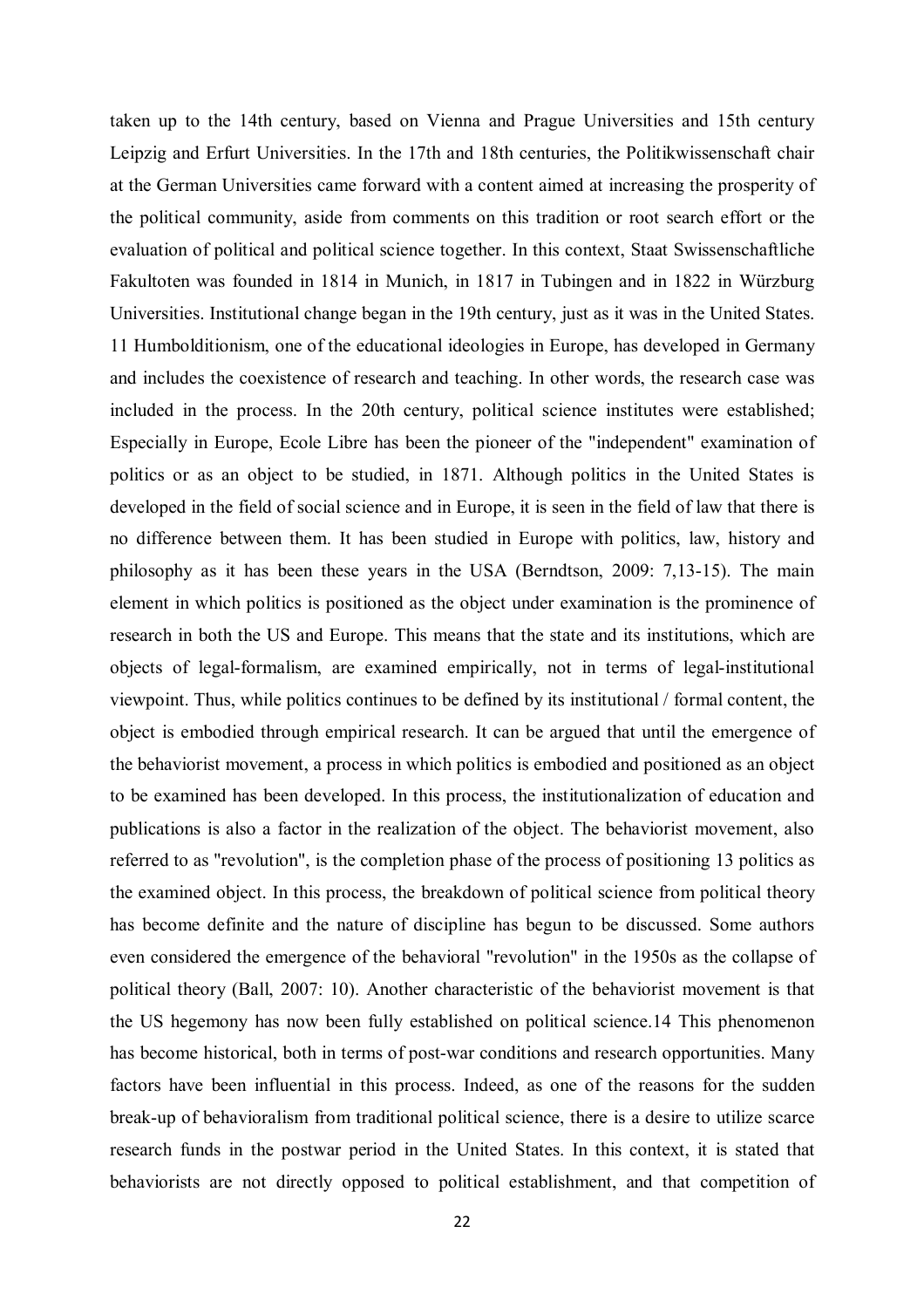natural sciences and social sciences for fund raises this result (Ball, 2007: 19). In this context, in the development and institutionalization of the process, the research funds established in the USA and the research funds supported by the US-based capital have been effective. Indeed, in 1961 in the United States, the Interuniversity Consortium for Political and Social Research (ICPSR); In 1970, with the support of the Ford Foundation, the European Consortium for Political Research (ECPR) 15 was established (Almond, 1996: 70, 78). It is also argued that the dynamics of professionalism in the US science are influential in the United States's support for social science research on war (Johnson and Reynolds, 2005: 41) in the race to gain superiority over the Soviet during the cold war period (Ball, 2007: 17). In addition, along with the Marshall Plan, American scientists have assimilated European science, using American empirical and qualitative research methods, playing a missionary role in the renewal of European science. In the process, American foundations also played an active role, but the process did not develop on the basis of a unilateral dependency relationship, and since the national cultures of Europe underwent major damage under the Nazi regimes, old universities were restructured and rebuilt in the 1960s (Almond, 1996: 78). The most fundamental characteristic of the behaviorist movement as the final stage in the positioning of politics as an object to be examined is the realization of a definite separation from political theory, as mentioned before. Indeed, in the related literature, the dimension that comes to the fore in all writings and discussions about the behaviorist current is the question of the science of political science. 16 Yet, while this discussion does not have a specific conclusion in itself, the most important conclusion is that the political theory It is inserted. Thus, political science has become a US-centered, "independent" study area. This process has developed within the scope of the discussions centered on the scientific nature of political science. As mentioned earlier, the question of the science of political science emerged in the United States in the 1950s (Heywood, 2004: 10). According to natural scientists, politics is not science because the variables used in political science are not appropriate to measure, they are all subjective and political scientists can not experiment, they can never make precise estimates (Bealey, et al., 1999: 12). Another reason why political science is not science is the fact that the subjects are worthy-normative and that the relationship between political phenomena changes somewhere and from time to time (Godwin and Wahlke, 1997: 5). It is argued that political science is more philosophical than natural science because it is historically a theory of political science (Dryzek and Leonard: 1988: 1251, 1257). As a result, it is mentioned that a problem of measurement arises when human actions in political science can not be predicted or can not be described according to general law. (Johnson and Reynolds,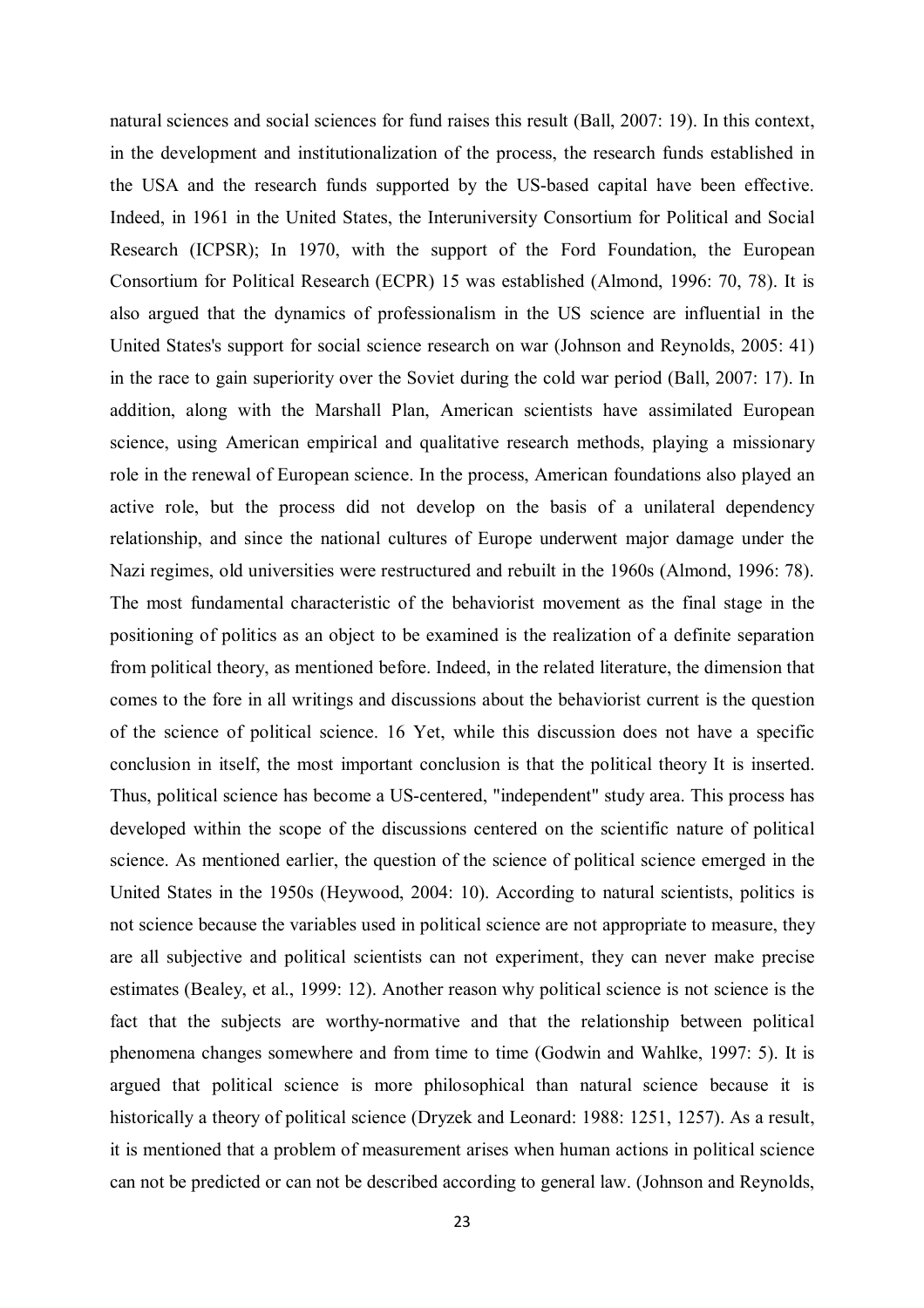2005: 27, 38) .17 From this point of view, in order for politics to become a science, the phenomenon and value must be separated from each other, empirical explanatory method should be developed; Legitimacy should not be sought in history, based on the fact that the physics is not the date, and it should not be necessary to examine Locke or Platon in this context (Ball, 2007: 6,7). Within these criteria, behavioralism has been introduced as a key development in the founding of modern political science (Stoker and Marsh, 2002: 4). This ground is the exclusion of political theory from "science". As a result, in the related literature; traditional political theory is not compatible with positivist18 criteria (Ball, 2007: 7); (Marsh and Furlong, 2002: 23), and as a result of the debate about the lack of scientificness of political theory, the theorist argues that the theoreticist movement is an open reaction to political construction because political theory is related to value- person. The theorists examine the history of political thought. So it belongs to the history section. Because of their examination of practical political philosophy, they belong to philosophy (Ball, 2007: 1). Since all these discussions, on the one hand, are weighted on the one hand and the axis of fact-value separation is taken, and the phenomenon defined by the amprisist-positivist tradition is an ideological form of the construction of capitalist modern social reality with a worthwhile statement, politics. Hence, these discussions are instrumental in embodying the process of positioning politics as an examined object. In contrast, in the related literature, it is claimed that politics is science or not, depending on the meaning attached to the definition of science (Goodin and Klingemann, 1996: 9). According to some authors, the science of political science is a science when science is regarded as regular information based on systematic examination, because politics is the production of systematic knowledge about politics (Stoker and Marsh, 2002: 11). In this context, by emphasizing that political science should help people to understand their social preferences and anticipate their future preferences, and thus to change the political preferences of the empirical science produced by political science (Godwin and Wahlke, 1997: 4, 5) it is suggested that the functional position in the construction process may or may not be the case, and that it is in the dimension of the desire that this location can and will produce information for its application as a result and conclusion. According to some authors, political scientists tend to think that the general theorem of everything should be (Shapiro, 2002: 609), in other words political science is in search of universally applicable general theory, scientist-scientist (Adcock and Beevir, 2005: ). In particular, the US claims to be objective science, independent of political science, historical context and national culture (Adcock and Beevir, 2005: 11). As a result, political theory has become a subfield of political science in US political science. According to some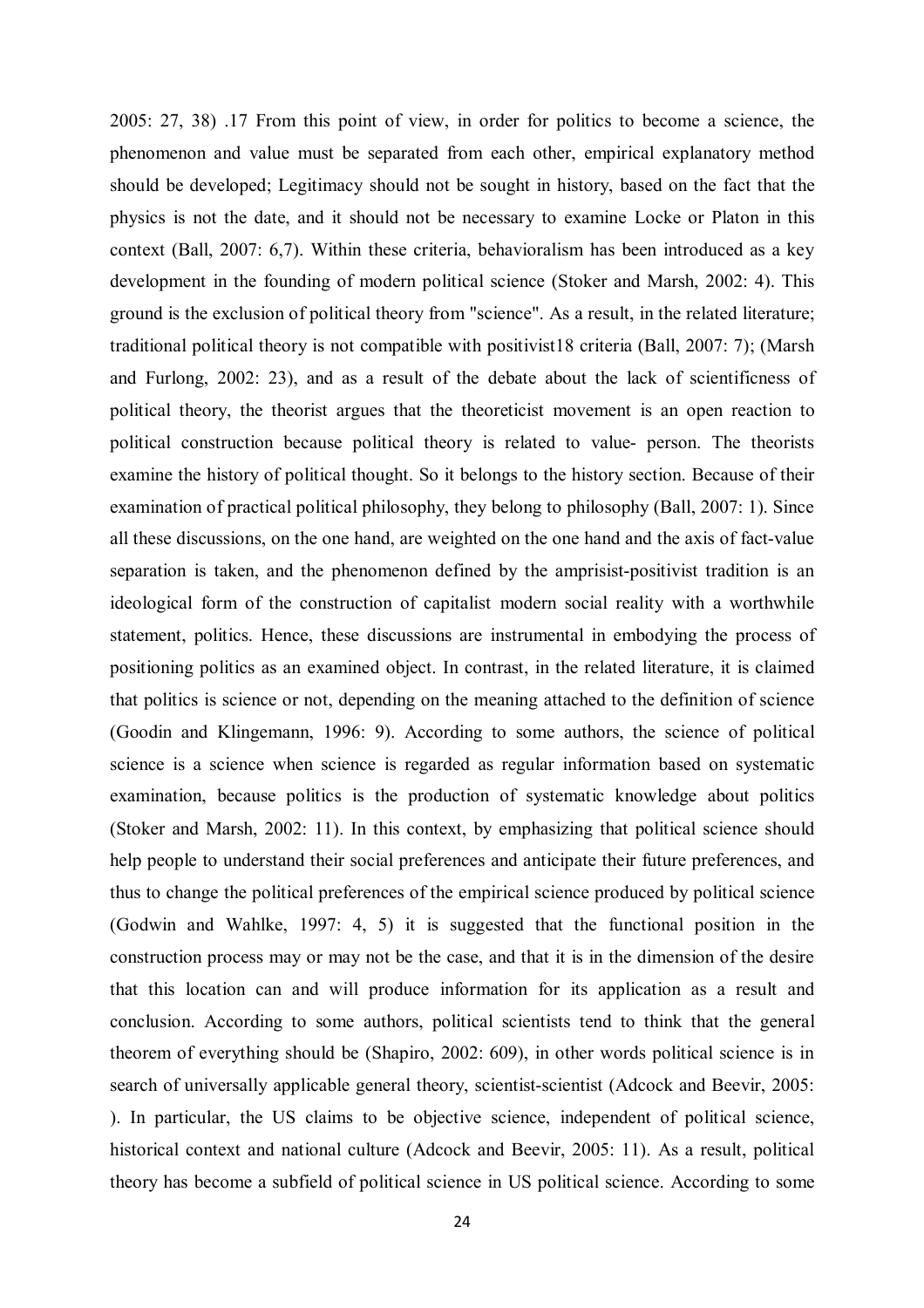authors, an analytical examination of political theory, ideas and doctrines (Heywood, 2004: 10) suggests that some of the dimensions of social life are the study of how society lived together in the society as it constitutes state-individual relations (McKinnon, 2008: 2). Because of these qualities, it is often said that political theory has a normative content (McKinnon, 2008: 4). Some authors refer to political philosophy as political theory, and it is accepted that the examination of political life is an attempt to formulate the first doctrines of common human movements, a subfield of philosophy (Ethridge and Handelman, 2004: 21) and of political philosophy and Lipman, 1965: 6). According to some authors, political philosophers should examine the philosophical nature of politics (MacKenzie, 2009: 3). The pushing of political theory into the realm of value has contributed to the politicalization of capitalist society in the form of politics and its concretization. Thus, traditional-normativepolitical theory and system theory have shifted; the state concept was not suitable for scientific use and replaced the concept with the concept of the political system (Ball, 2007: 10). In this context, the behavioral approach focuses on examining phenomena rather than 21 values. Because values are subjective and can not be proved scientifically (Magstadat, 2006: 11, 12). Thus, in the study of politics, what is scientific is to know the truth, to discover the facts and to establish cause-effect relations (Lipson, 1981: 26). In this context, political theorists are described as normative political scientists (Shapiro, 2002: 597) and empirical political science is defined as method-driven and theoretical research as problem-oriented problem-driven (Shapiro, 2002: 597- 599). Thus, politics is positioned as the object being examined, with the contribution of the behaviorist movement. Along with the behaviorist approach, the law-historian approach is broken; interest groups, elections, public opinion, communication issues (Almond, 1996: 78); ensuring that political institutions and constitutions are removed from the formal-legal examination (Stoker and Marsh, 2002: 4); (Sanders, 2002: 53), in behavioral research, focusing on voters 'views, not on the past but on the past as politics of politics (Sanders, 2002: 53), focusing on voters' social profiles, partisan identities, ideological positions, political preferences and economic perceptions Ball, 2007: 4), and even that the behavioral "revolution" has a meaning beyond aiming at improving the efficiency of the state (Haas, 1970: 14). However, being based entirely on empirical research, it does not liberate political science as a formalist in the way of behaviorism. Because, without any change in the nature of the political and within the borders of the political arena, the data have begun to be searched for in political "behaviors" on the basis of a political definition. Behavior is of value as a defined form of movement. The value is the political content of the political behavior. Therefore, behaviorism deals with the behavior of these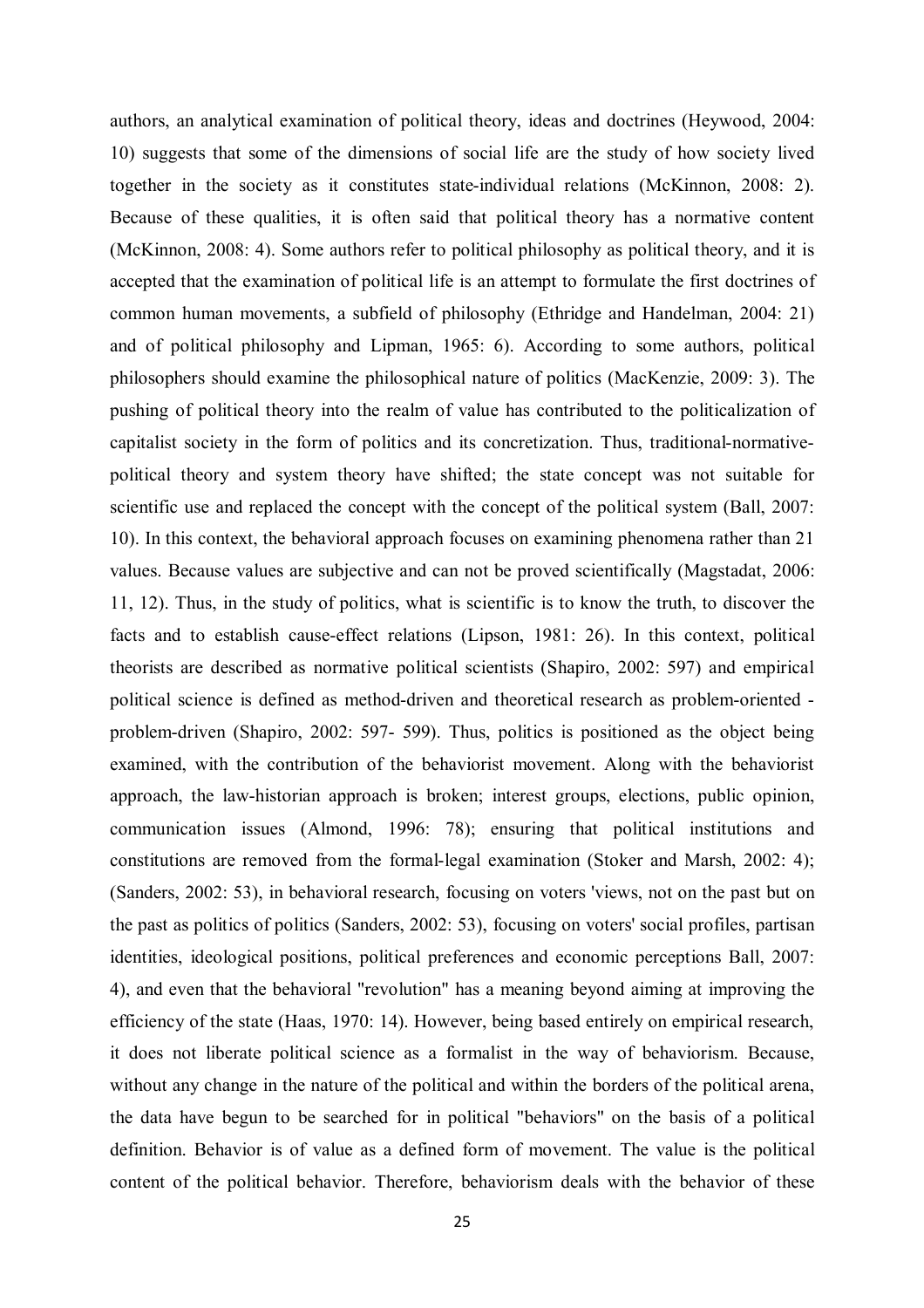political contents, so it is formalist. As we have already pointed out, the behaviorist movement has been regarded as the result of a quest for a scientific legitimization as part of the debate over the scientific legitimacy of political science.

However, the initial aim and conclusion of these discussions is that the scientific legitimacy of a political science based on political establishment is invalidated by the dominance of the value-oriented dimension of political theory and that this problem will be solved by the exclusion of political theory. Moreover, it has been justified that studies based on estimating election results using various political and economic macro variables have created an industry in political science rather than a generalization (Shapiro, 2002: 610). However, in today's behavioral approaches, it is accepted that an objective explanation of phenomena and phenomena can be made by establishing a link between definitions and abstract explanations of empirically testable hypotheses (Sanders, 2002: 46, 47). Therefore, new behaviorists do not reject that theoretical analysis should be the starting point for empirical research. The theory plays an inevitable role in post-behavioral empirical analysis because different theoretical viewpoints produce different observations (Sanders, 2002: 62, 63). In this context, it is claimed that political positivism must be overcome in the political examination between the normative and empirical distinctions because political values can not be distinguished from the understanding of the political reality in the periphery (Bellamy, 1993: 13). Being new does not make any sense beyond form change, as new-behaviorism does not qualitatively differ from new position, pre-acceptance or assumption in old position. Because the fact-value disparity has an assumption of contradiction in itself. In neo-behaviorism, this contrast is sought to be based on the assumption that the sides of the opposition are either displaced or balanced, rather than being overcome or re-established on the basis of a new whole. In political science, the second revolution after behaviorism is regarded as rational choice theory (Goodin and Klingemann, 1996: 24, 25). Rational choice theory is based on collective action and generalizations. Behaviorism has many similar assumptions. The most important of these is that they regard normative values and political theory as normative (Ward, 2002: 68). The rational choice theory fed from economic theory is criticized as being an over-simplifier (Ethridge and Handelman, 2004: 23). However, the most important characteristic of this theory in terms of its position is the increase of disciplined professionalism with this theory along with behaviorism (Marsh and Savigny, 2004: 156). Hence, the rational choice theory has a qualification that strengthens the positioning of politics as an object to be examined and reinforces concretization empirically.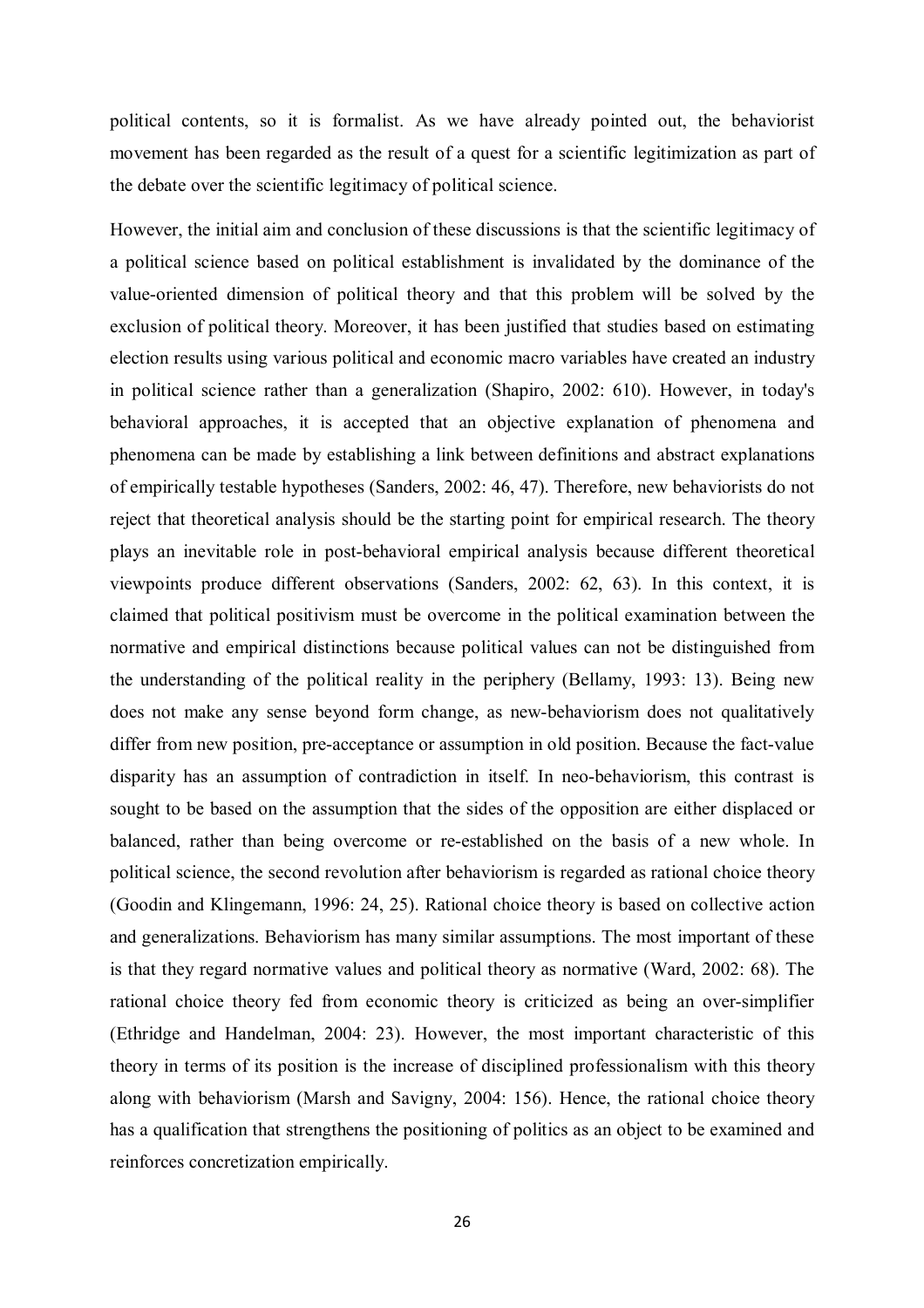### **Methods and Techniques**

The contemporary development of political science is intrinsic to the development of objective research methods and political scientists have to use the techniques and methods that have emerged in the United States between 1930 and 1950. For example, the famous public opinion surveys, in other words, the social segment in which the voters of a political party are in a society, the age, the sexes, etc., are largely ignorant of the fact that, in a choice two rounds or two consecutive elections, how to determine the way the slide is displayed. A modern political party has to apply more and more to the information provided by political science.

We must emphasize here that it is necessary to distinguish techniques from methods.

1. Mathematics comes at the beginning of scientific methods. Mathematical methods are useful in the electoral sociology, in public inquiries, in the same election propaganda from different parts of the same city, or in comparing the results obtained with different topics.

In general, much of the observation is from a real experiment. However, this observation is much more complicated than the observations made by other human sciences. The "clinical method" transmitted from the field of medicine allows the possibility of a "diagnosis" of a community in crisis or growing. Classic methods are, in principle, much less compact. Functional method tries to interpret events as function; it is applied to investigate the continuity of constitutional habits in different regimes. The comparative method is particularly used in the study of regimes and institutions. The historical method deals with the evolution, the history of institutions; This is the first source of political thought.

2. In the case of techniques, the simplest method is to investigate the frequency of an expression, to count lines that divide a topic into a newspaper or all the newspapers. However, this content analysis carries bigger goals; greater aims also require more powerful means for the ideological changes of an country to be measured from the newspapers.

Live techniques confront people who are being investigated by those who conduct the survey. There are many types of interview techniques. In the simplest interviews, the person interviewed is kept within certain limits. The most complicated conversation is from a psychoanalytic type of conversation (the person who is talking to him is freed from telling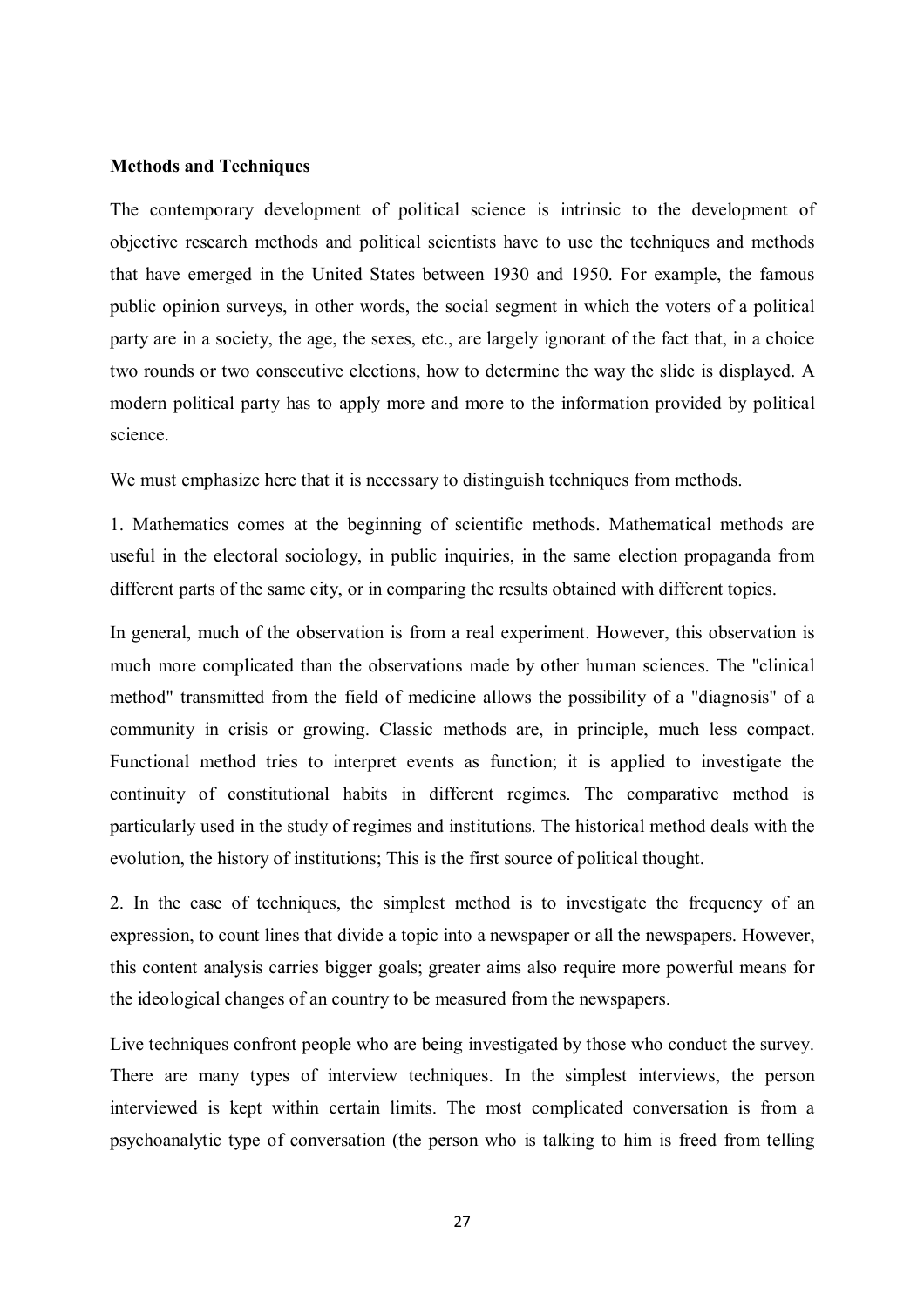himself during each and every desired period). This technique "drilling procedure" has gained importance in public investigations.

Political science has also shown the most striking achievements in this field. One of the major innovations is that the sampling method has been put into practice. After a few misunderstandings, "drilling methods" have been matured at various times using the panel technique (replicate technique), ie the same example throughout the entire duration of the event.

In the field of testing, the number of purely political tests is not very high. The measurement of behaviors was used primarily by psychologists and sociologists, since citizens' "motivation" played a major role in political events. The simplest measure of behavior is to measure the degree of "sympathy" or "antipathy" of a community towards another community, nationalism, racism prejudices, etc. determines; highly sophisticated mathematical methods are used to determine the levels of value of community behaviors and to determine their numerical expressions. Modern techniques are effectively applied when examining the relationships between individual relations or limited communities. On the other hand, when it comes to large-scale political movements, they are inadequate; the examination of such movements requires that the investigator's own abilities (sensitivity to objectivity, understanding of interpretation, etc.) be revealed in addition to the techniques in question. As an example, the resolution of a political party can be done almost mechanically at the local level, but not at the national level. Modern political science can not give up the techniques first introduced in the U.S., but it is nothing without personal thought that is based on the past political science.

Thus, in spite of its long history, political science is a young science in its modern form; description and explanation are far from consuming all of your power. He wants to explain now, or even play a role in explaining the past; like economics, foreseeing to be found. Naturally, there is no statistical information in political science, which simply extends the "curves" to provide a clearer view of the future; but political science can give an idea of the future of societies, which now makes better sense.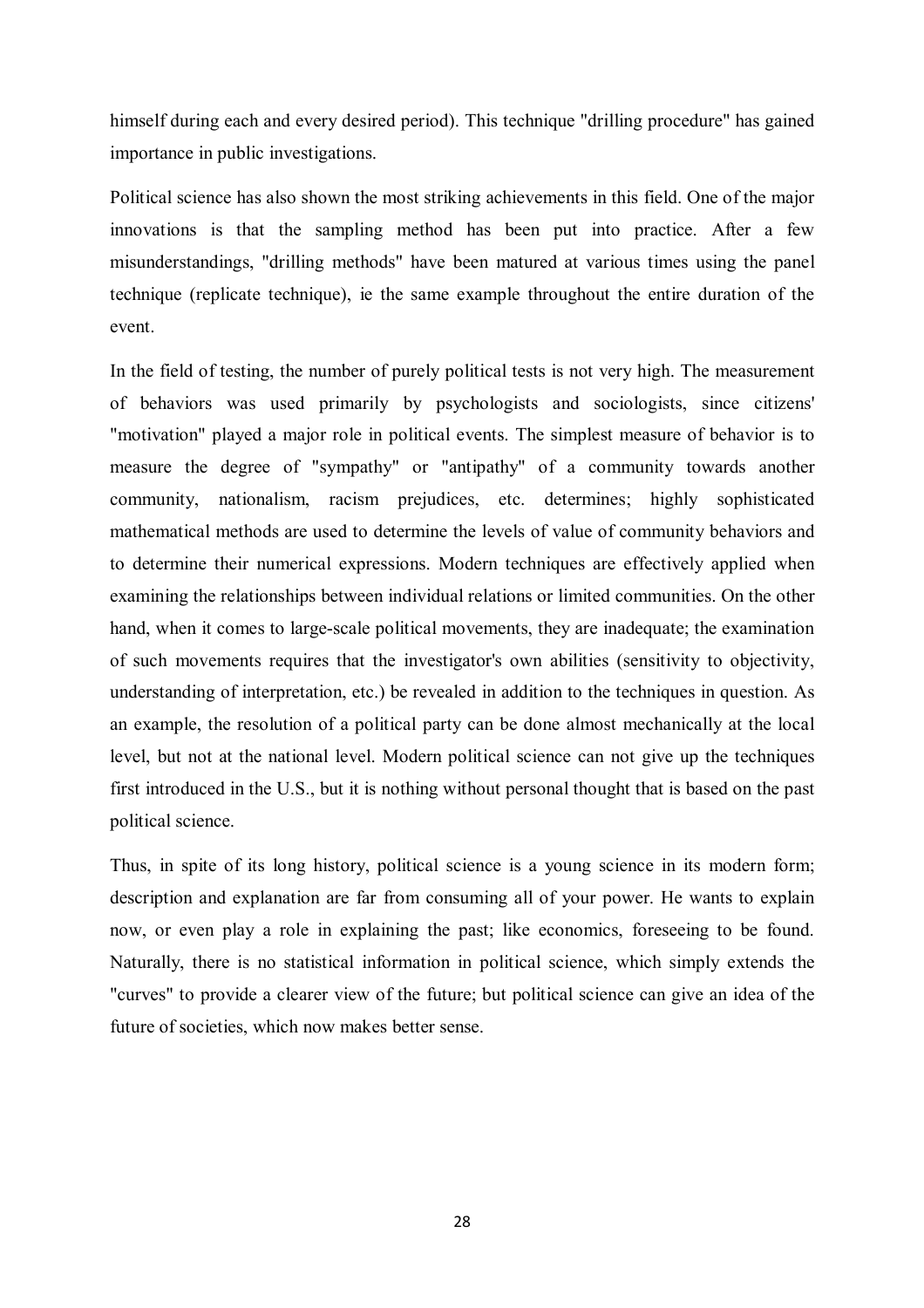# **References**

ADAM, H. (2007). Bausteine der Politik: eine einführung. Wiesbaden: VS Verlag für Sozialwissenschaften.

AĞAOĞULLARI, M.A. (2009). Kent devletinden İmparatorluğa. 6. Baskı, Ankara: İmge Kitabevi.

AKÇALI, N. (1994). Çağdaş siyasi rejimler. Ege Üniversitesi İletişim Fakültesi Yayınları, İzmir.

ANDERSEN, U., WICHARD, W. (2003). Politisches system. [Web Address]: http://www.bpb.de/nachschlagen/lexika/handwoerterbuch-politischessystem/ 40364 /politische s-system?p=all,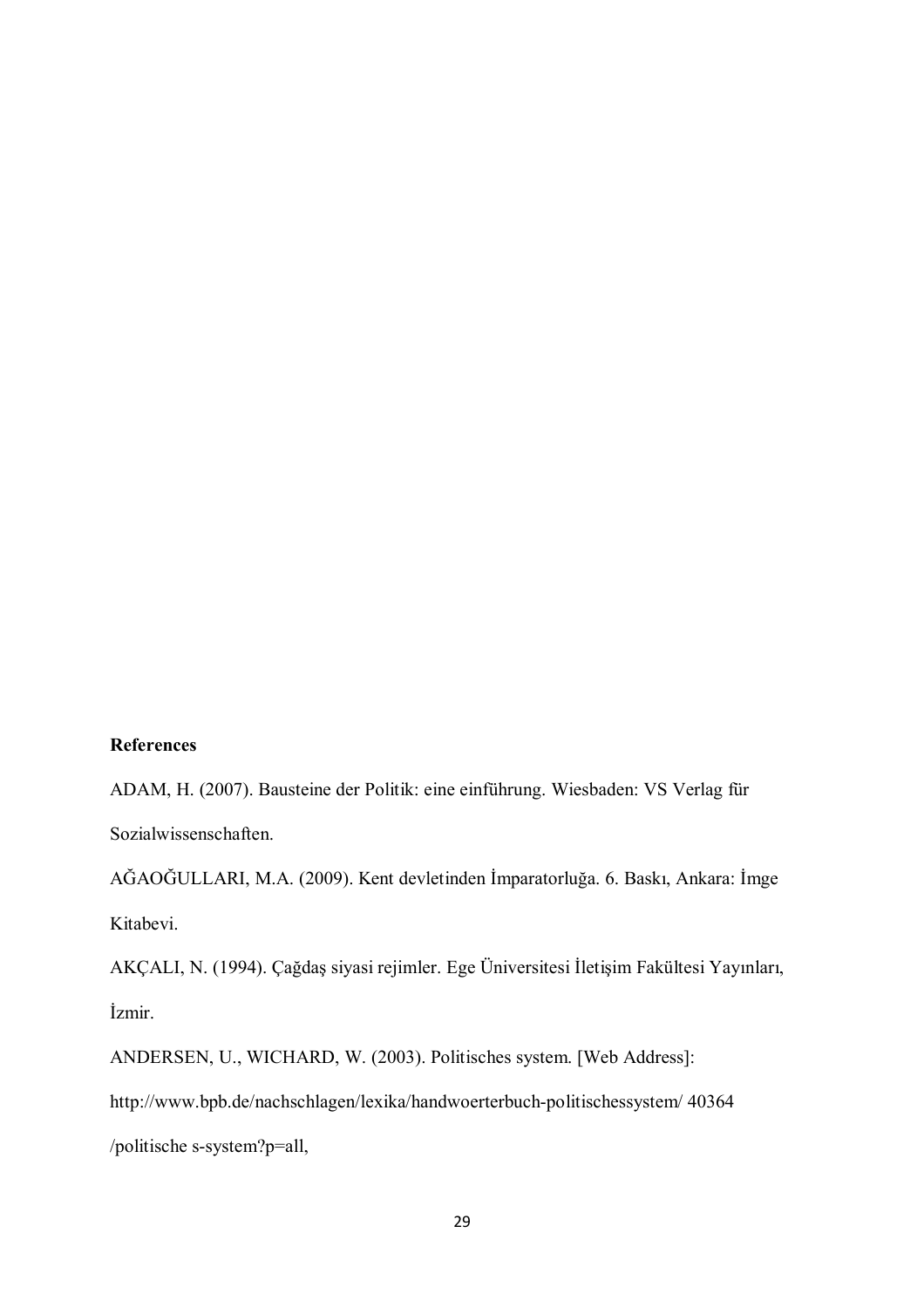ARISTOTELES (2010). Politika (Çev. Ersin Uysal). İstanbul: Dergah Yayınları.

BARE, I.O. (1999). introduction: the study of comparative politics. [Web Address]: http://home.millsaps.edu/omobai/LEC-A130.HTM,

BEYME, K.V. (2007). Historische entwicklung der vergleichenden politikwissenschaft, Zeitschrift für Vergleichende Politikwissenschaft, 1 (1), 28-42. ss.

BHUSHAN, V. (2006). Comparative politics. India: Atlantic.

BOUTHOUL, G. (1997). Politika sanatı (Çev. S. Eyüpoğlu, V. Günyol), İstanbul: Cem Yayınevi.

BRUNNER, G. (1979). Vergleichende regierungslehre. Band1, Paderborn: UTB Verlag.

ÇAĞLA, C. (2010). Yeni başlayanlar İçin siyaset bilimi. İstanbul: Omnia Yayıncılık.

ÇIVGIN, İ., YARDIMCI, R. (2007). Siyasal Düşünceler Tarihi. Ankara: Nobel Yayınevi.

DUDEN (2011). Herodot. [Web Address]: http://www.schuelerlexikon.de/SID/

9042abb3ca59312442874dea50f6fc9d/lexika/geschichte/index.htm

DURSUN, D. (2012). Siyaset Bilimi, 6. bs., İstanbul: Beta Yayınları.

EROĞUL, C. (1981). Siyasal düzenlerin sınıflandırılmasına ilişkin birkaç tarihsel örnek ve tartışma, Ankara Üniversitesi Siyasal Bilgiler Fakültesi Komisyonu (ed.). Prof. Dr. Ahmet Şükrü Esmer'e Armağan, Ankara: Ankara Üniversitesi Basımevi.

FABER, A. (2011). Einführung in die politikwissenschaft: begriffe, theorien, methoden [Web Adress]:

http://www.kuwi.europa-

uni.de/de/lehrstuhl/vs/politik2/lehre/lehrarchiv/SS11/EinfuehrungPowi/EinfPowi06062011.pdf GÖKBERG, M. (2008), Felsefe tarihi. İstanbul: Remzi Kitabevi.

GÜRBÜZ, Y. (1987). Karşılaştırmalı siyasal sistemler. 2. Basım, İstanbul: Beta Yayınları. HERODOTUS (2006). Tarih (Çev. H.A YÜCEL). İstanbul: Türkiye İş Bankası Kültür Yayınları.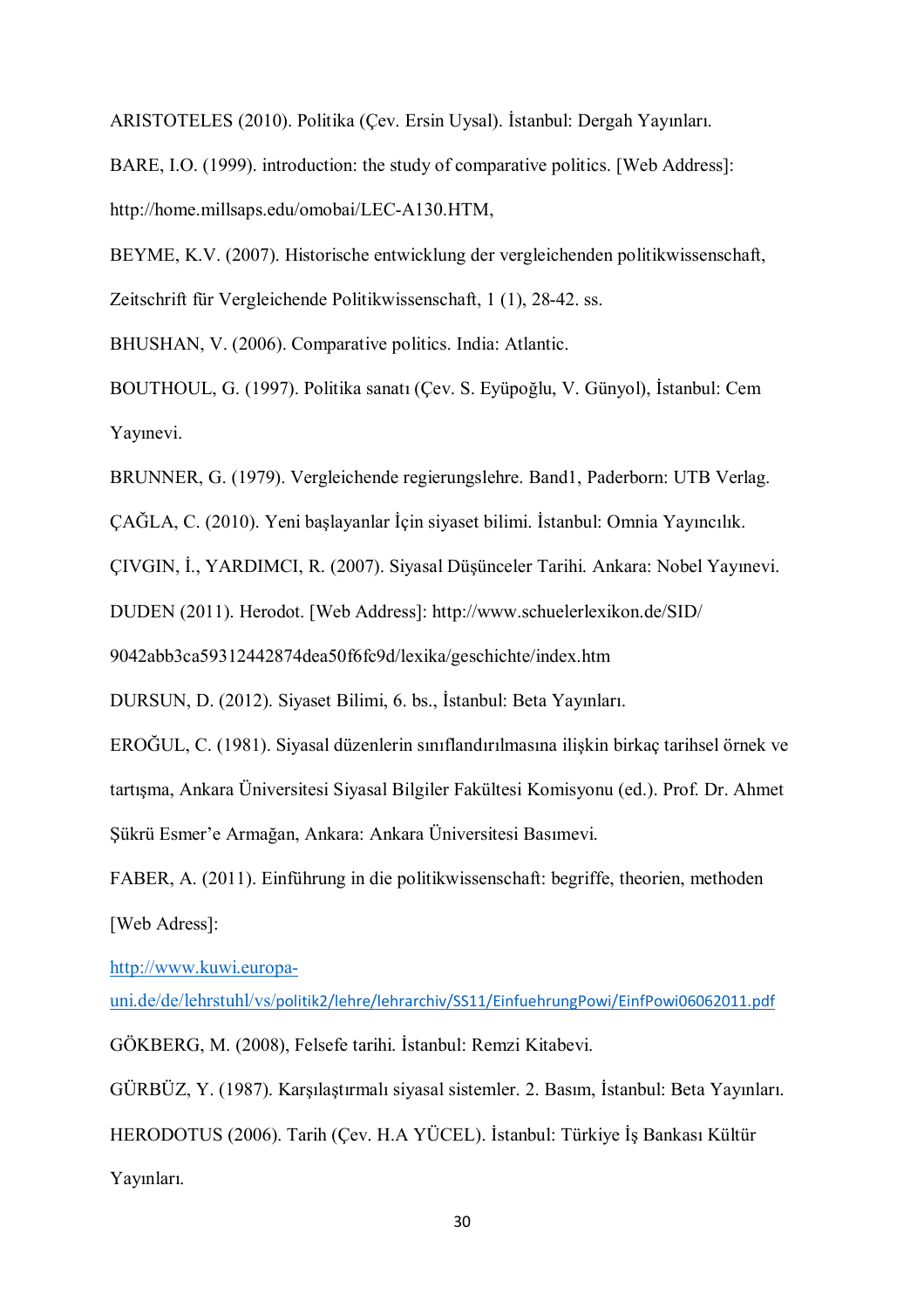HEYWOOD, A. (2011). Siyaset (Çev. B.B. ÖZİPEK). Ankara: Adres Yayınları.

ISHIYAMA, J. T. (2012). Principles of political science series. Comparative Politics

Principles of Democracy and Democratization, USA: Wiley- Blackwell.

JAMES, S. C.M. (2011). Introduction to comparative politics. Malappuram/Kerala/India: School of Distance Education.

KALAYCIOĞLU, E. (1984). Çağdaş siyasal bilim: teori, olgu ve süreçler, Beta Yayıncılık, İstanbul.

KALAYCIOĞLU, E. (2011). Karşılaştırmalı siyaset. E. KALAYCIOĞLU, D.

KAĞNICIOĞLU (ed.), Karşılaştırmalı siyasal sistemler, Eskişehir: Anadolu Üniversitesi Açıköğretim Fakültesi Yayınları.

KEMAN, H. (2006). Comparing political systems: Towards positive theory development, Amsterdam: Working Papers Political Science.

KESSELMAN, M., KRIEGER, J., JOSEPH, W. A. (2009). introducing comparative politics.

M. KESSELMAN, J. KRİEGER, W. A. JOSEPH (ed.), introduction to comparative politics brief edition, Boston, New York: Houghton Mifflin Harcourt Publishing Company.

KESSELMAN, M., KRIEGER, J., JOSEPH, W. A. (2010), Introducing comparative politics. M. KESSELMAN, J. KRİEGER, W. A. JOSEPH (ed.), introduction to comparative politics: political challenges and changing, Canada: Wadsworth Cengage Learning. KOPSTEIN, J., LICHBACH, M. (2005). Comparative politics: interests, identities, and institutions in a changing global order. New York: Cambridge University Press. LANDMAN, T. (2005). Issues and methods in comparative politics: an introduction. London,

New York: Routledge.

LANE, R. (2011). Karşılaştırmalı siyaset sanatı (Çev. Z.A. KILINÇ). İstanbul: Küre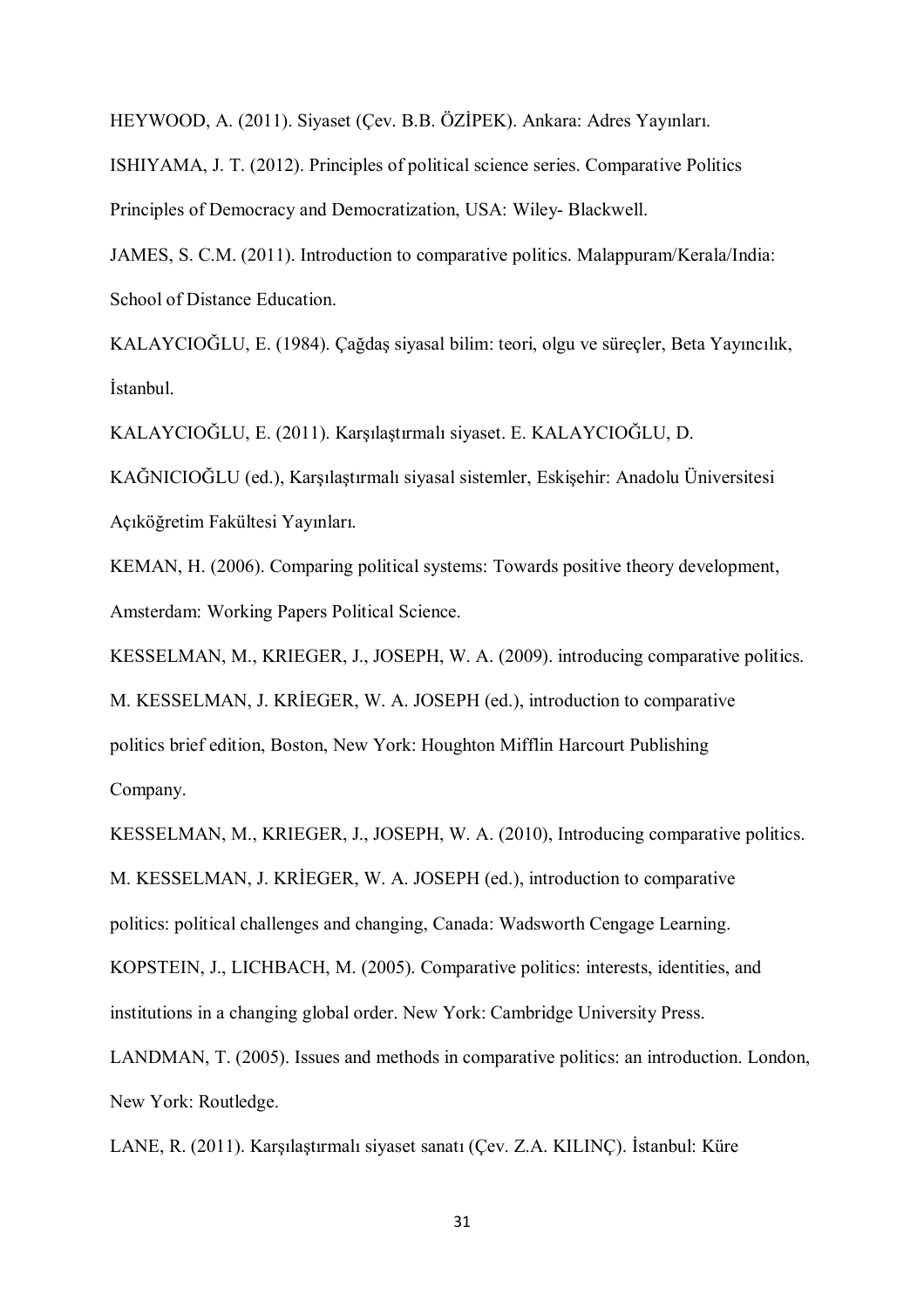Yayınları.

LAUTH, H.J., CHRISTOPH W. (2010). Gegenstand, grundlegende kategorien und forschungsfragen der vergleichenden regierungslehre. H.J. LAUTH (Hrsg.),

Vergleichende Regierungslehre: Eine Einführung. 3. Auflage, Wiesbaden: VS Verlag für Sozialwissenschaften.

MCCORMICK, J. (2010). Comparative politics in transition. Canada: Wadsworth.

MUNK, G. L. (2007). The past and present of comparative politics. G.L. MUNCK, R.

SNYDER (ed.), Passion, Craft and Method in Comparative Politics. Baltimore: The Johns Hopkins University Press.

NOHLEN, D. (2002). Vergleichende Regierungslehre. D. NOHLEN, R.O. SCHULZE,

Lexikon der Politikwissenschaft, München: C.H. Beck Verlag, 1031-1033. ss.

ÖZTEKİN, A. (2010). Siyaset bilimine giriş. Ankara: Siyasal Kitabevi.

PICKEL, S. (2010). Methoden der Regierungssystemanalyse und des

Regierungssystemvergleichs. H.K. SCHRENK (Hrsg.), Analyse demokratischer

Regierungssysteme. VS Verlag für Sozialwissenschaften.

PILZ, F. und HEIKE O. (2008). Das politische System Deutschlands: systemintegrierende einführung in das regierungs-,wirtschafts- und sozialsystem, München, Wien: Oldenburg Verlag.

PLATON (2007). Yasalar, İstanbul: Kabalcı Yayınevi.

PRITTWITZ, V.V. (2007). Vergleichende Politikanalyse, Stuttgart: Lucius-Lucius Verlagsgesellschaft.

ROSE, R. (1991). Comparing forms of comparative analysis. in Political Studies, 39, ss. 446- 462.

SIDGWICK, H. (1892). Aristotle's classification of forms of government. in The Classical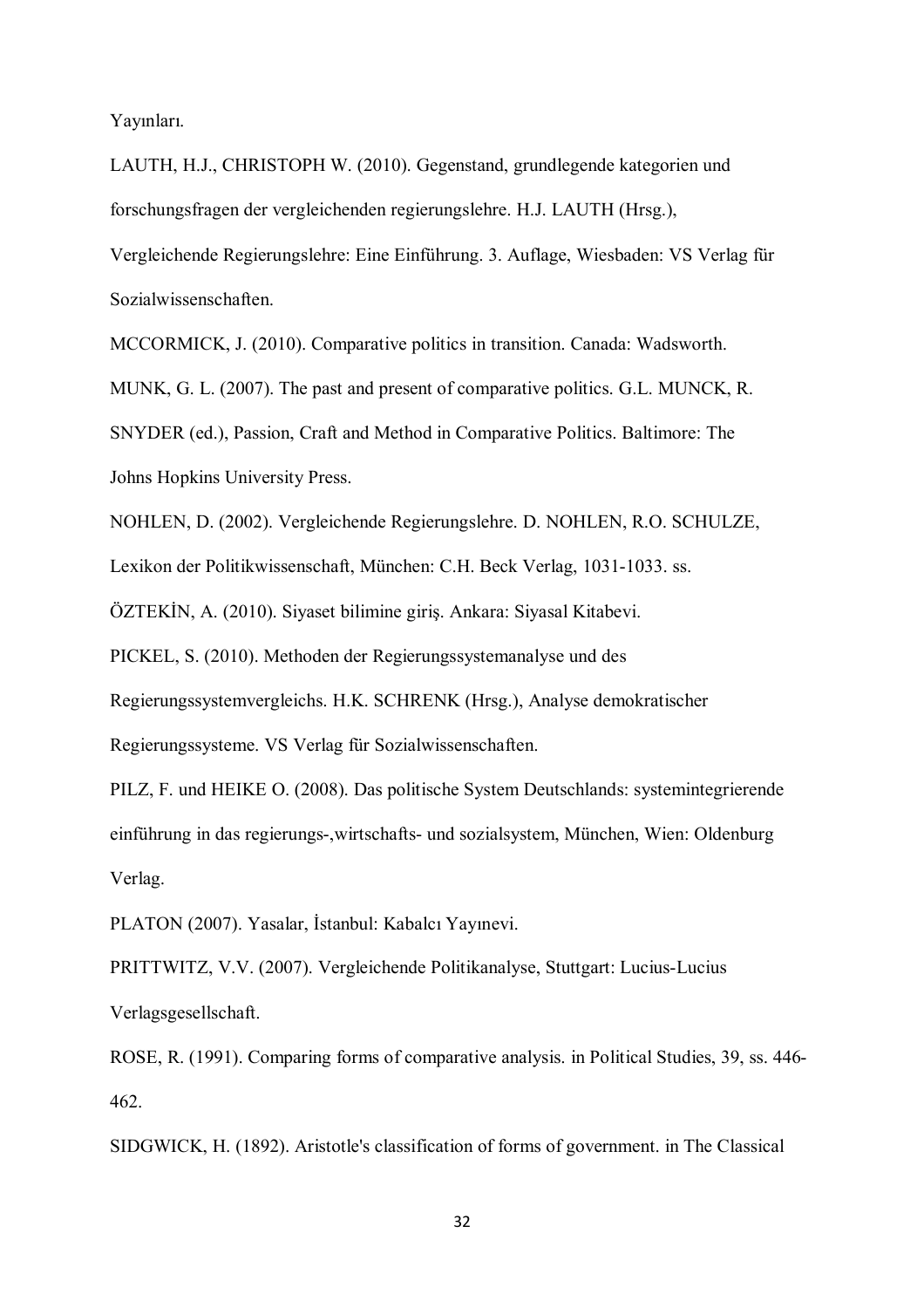Review, Cambridge University Press, 6 ( 4), 141-144, ss.

STAMMEN, T. (1976), Vergleichende Regierungslehre. Darmstadt: Wissenschaftliche Buchgesellschaft Verlag.

STYKOW, P. (2007). Vergleich politicher Systeme, Paderborn: Wilhelm Fink GmbH&CO. Verlag.

TANNENBAUM, D., SCHULTZ, D. (2011). Siyasi Düşünce Tarihi: filozoflar ve fikirleri (Çev. F. Demirci). Ankara: Adres Yayınları.

TUNÇAY, M. (1969). Büyük siyaset felsefecilerinden önce. M. TUNÇAY (ed.), Batı'da Siyasal Düşünceler Tarihi-1: Eski ve Orta Çağlar Seçilmiş Yazılar. Ankara: Ankara Üniversitesi Siyasal Bilgiler Fakültesi Yayınları.

TURAN, İ. (1986), Siyasal sistem ve siyasal davranış, İstanbul: Der Yayınları.

TÜRKÖNE, M. (2010). Siyaset. İstanbul: Opus Yayınları.

YALÇINKAYA, A. (2011). Yunan uygarlığı içinde polis ve siyaset. M.A. AĞAOĞULLARI

(ed.), Sokrates'ten Jakobenlere Batı'da Siyasal Düşünceler. İstanbul: İletişim Yayınları.

ZABCI, F. (2011). Aristotales: yüce bir amaç olarak siyaset. M.A. AĞAOĞULLARI (ed.),

Sokrates'ten Jakobenlere Batı'da Siyasal Düşünceler, İstanbul: İletişim Yayınları.

Forster, M. (1971). Masters of Political Thought. London: G. Harrop & Co. Ltd.

Mansel, A.M. (1984). Ege ve Yunan Tarihi. Ankara: Türk Tarih Kurumu Yayınları.

Mayo, H.B. (1964). Demokratik Teoriye Giriş. Ankara: Türk Siyasi İlimler Derneği Yayınları.

Millard, A. (1987). Welcome to Ancient Greece. London: Penguin Books.

Rostovtzeff, M. (1963). Greece. New York: Galaxy Book.

Russell, B. 1984). Batı Felsefesi Tarihi cilt I. İstanbul: Say Yayınları.

Sabine, G. (1969). Siyasal Düşünceler Tarihi I. Ankara: Türk Siyasi İlimler Derneği